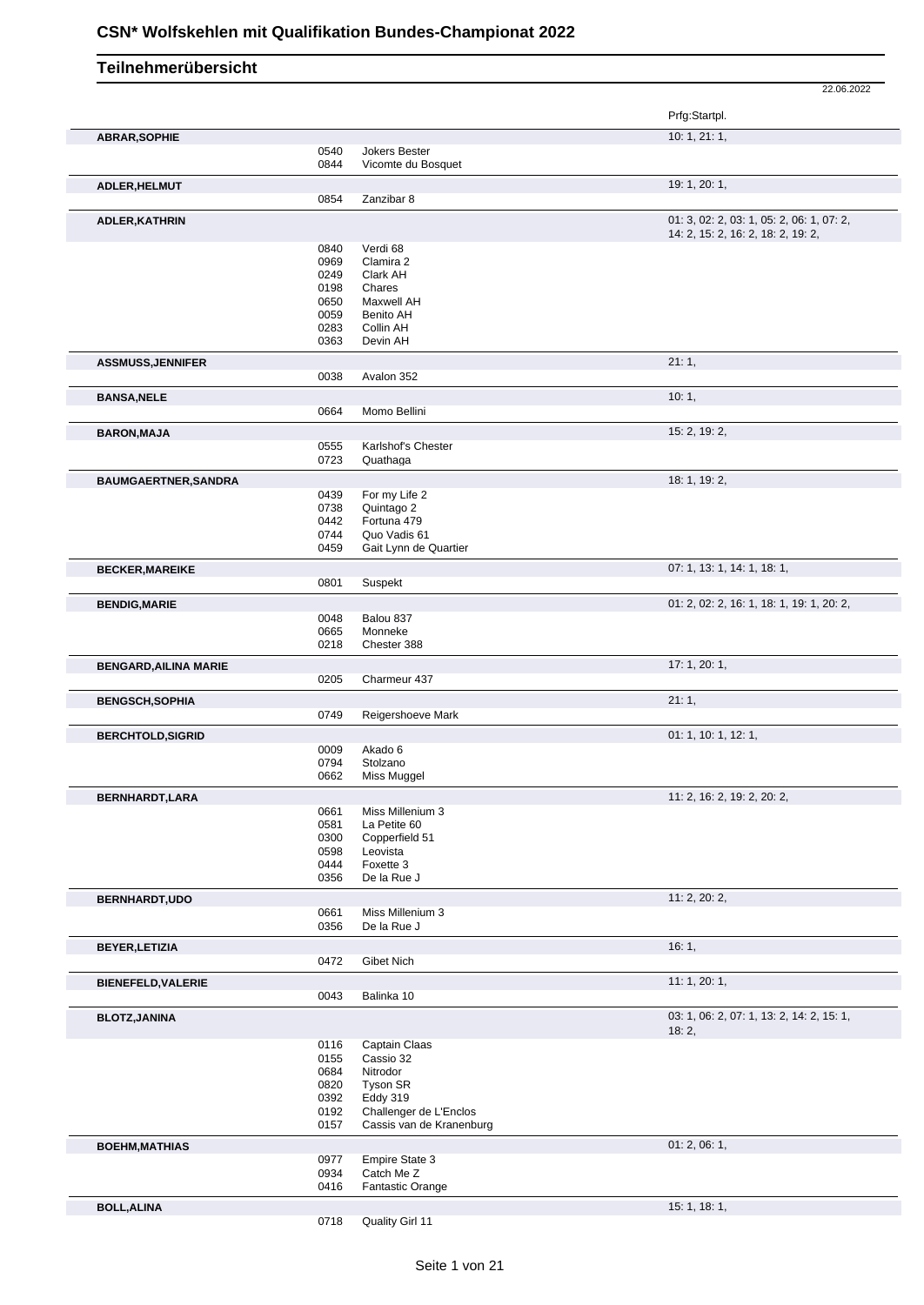22.06.2022

Prfg:Startpl.

| BORCHERT-RETTA, MARINA       |              |                             | 01: 1, 07: 1, 13: 1, 14: 2, 15: 1,                      |
|------------------------------|--------------|-----------------------------|---------------------------------------------------------|
|                              | 0836         | Vampire 10                  |                                                         |
|                              | 0799         | Sunset Gold 3               |                                                         |
|                              | 0428         | Fire Blue                   |                                                         |
| <b>BORGER,LEA</b>            |              |                             | 11: 2, 16: 2, 17: 2, 20: 2,                             |
|                              | 0661         | Miss Millenium 3            |                                                         |
|                              | 0580         | La Jolie 72                 |                                                         |
|                              | 0581         | La Petite 60                |                                                         |
|                              | 0300         | Copperfield 51              |                                                         |
|                              | 0598         | Leovista                    |                                                         |
|                              | 0444         | Foxette 3                   |                                                         |
| <b>BORN,LINA</b>             |              |                             | 18:1,                                                   |
|                              | 0091         | California B                |                                                         |
|                              |              |                             |                                                         |
| <b>BORN,LINUS</b>            |              |                             | 06: 1, 13: 1,                                           |
|                              | 0084         | Caius B                     |                                                         |
| <b>BRASSEL, MERIT</b>        |              |                             | 08:1,                                                   |
|                              | 0172         | Celestine 13                |                                                         |
|                              | 0372         | Diarado's Davida            |                                                         |
| <b>BRAUM, RONJA</b>          |              |                             | 11:1,                                                   |
|                              | 0951         | Enjoy VK                    |                                                         |
|                              |              |                             |                                                         |
| <b>BRAUN,LEON</b>            |              |                             | 15: 1, 16: 1, 18: 1, 19: 1,                             |
|                              | 0276         | Codo 7                      |                                                         |
| <b>BREITENBACH, ELENA</b>    |              |                             | 10:1,                                                   |
|                              | 0699         | Paulinus                    |                                                         |
| <b>BRENDLE, TOM BENEDIKT</b> |              |                             | 11: 2, 20: 2,                                           |
|                              | 0739         | Quipino WS                  |                                                         |
|                              | 0013         | Alessio S                   |                                                         |
|                              |              |                             |                                                         |
| <b>BRODHECKER, JOHANNES</b>  |              |                             | 01: 3, 02: 3, 03: 3, 04: 2, 05: 2, 06: 1,<br>07:2,08:1, |
|                              | 0720         | Quashquai                   |                                                         |
|                              | 0763         | Saphira 199                 |                                                         |
|                              | 0182         | Chaccada                    |                                                         |
|                              | 0447         | Freezy Boy                  |                                                         |
|                              | 0686         | No Limitz                   |                                                         |
|                              | 0226         | Chilano Blue                |                                                         |
|                              | 0034         | Asti Cinzano 14             |                                                         |
|                              | 0185         | Chaccogranulito             |                                                         |
|                              | 0646         | Marsupilami 5               |                                                         |
|                              | 0342         | Daenerys Targaryen          |                                                         |
|                              | 0486         | Gringo 278                  |                                                         |
|                              | 0817         | Tornado 352                 |                                                         |
|                              | 0441         | Formosa Frieda              |                                                         |
|                              | 0112         | Capetown Bay                |                                                         |
|                              | 0154         | Caspari 40                  |                                                         |
|                              | 0557         | Kasandra 38                 |                                                         |
|                              | 0547         | Kalliope 11                 |                                                         |
|                              | 0032         | Askaria 11                  |                                                         |
|                              | 0307         | Cornet's Cero               |                                                         |
|                              | 0165         | Caturo                      |                                                         |
|                              | 0326         | Crossway JM                 |                                                         |
|                              | 0560         | Kendra 18                   |                                                         |
|                              | 0432         | Fleur del Pierre            |                                                         |
|                              | 0006         | Agani PS                    |                                                         |
|                              | 0480         | Görnchen                    |                                                         |
|                              | 0506         | <b>Hickstead Prime</b>      |                                                         |
|                              | 0023         | Ante Portas 7               |                                                         |
|                              | 0515         | I'm Blacky                  |                                                         |
|                              | 0105         | Campino Highness            |                                                         |
|                              | 0012         | Aladdin van het Waterschoot |                                                         |
| <b>BRODHECKER, PHILIPP</b>   |              |                             | 01: 3, 02: 3, 03: 3, 05: 1, 06: 2, 07: 2,               |
|                              |              |                             | 09: 1, 13: 1, 14: 2, 18: 2,                             |
|                              | 0720         | Quashquai                   |                                                         |
|                              | 0763         | Saphira 199                 |                                                         |
|                              | 0182         | Chaccada                    |                                                         |
|                              | 0447         | Freezy Boy                  |                                                         |
|                              | 0686         | No Limitz                   |                                                         |
|                              | 0098         | Calle Coul                  |                                                         |
|                              | 0226         | Chilano Blue                |                                                         |
|                              | 0036         | Atlantica 19                |                                                         |
|                              | 0486         | Gringo 278                  |                                                         |
|                              | 0477         | Gonalda                     |                                                         |
|                              | 0321         | Cracker 39                  |                                                         |
|                              | 0112         | Capetown Bay                |                                                         |
|                              | 0154         | Caspari 40                  |                                                         |
|                              | 0557         | Kasandra 38                 |                                                         |
|                              | 0032<br>0307 | Askaria 11<br>Cornet's Cero |                                                         |
|                              | 0165         | Caturo                      |                                                         |
|                              |              |                             |                                                         |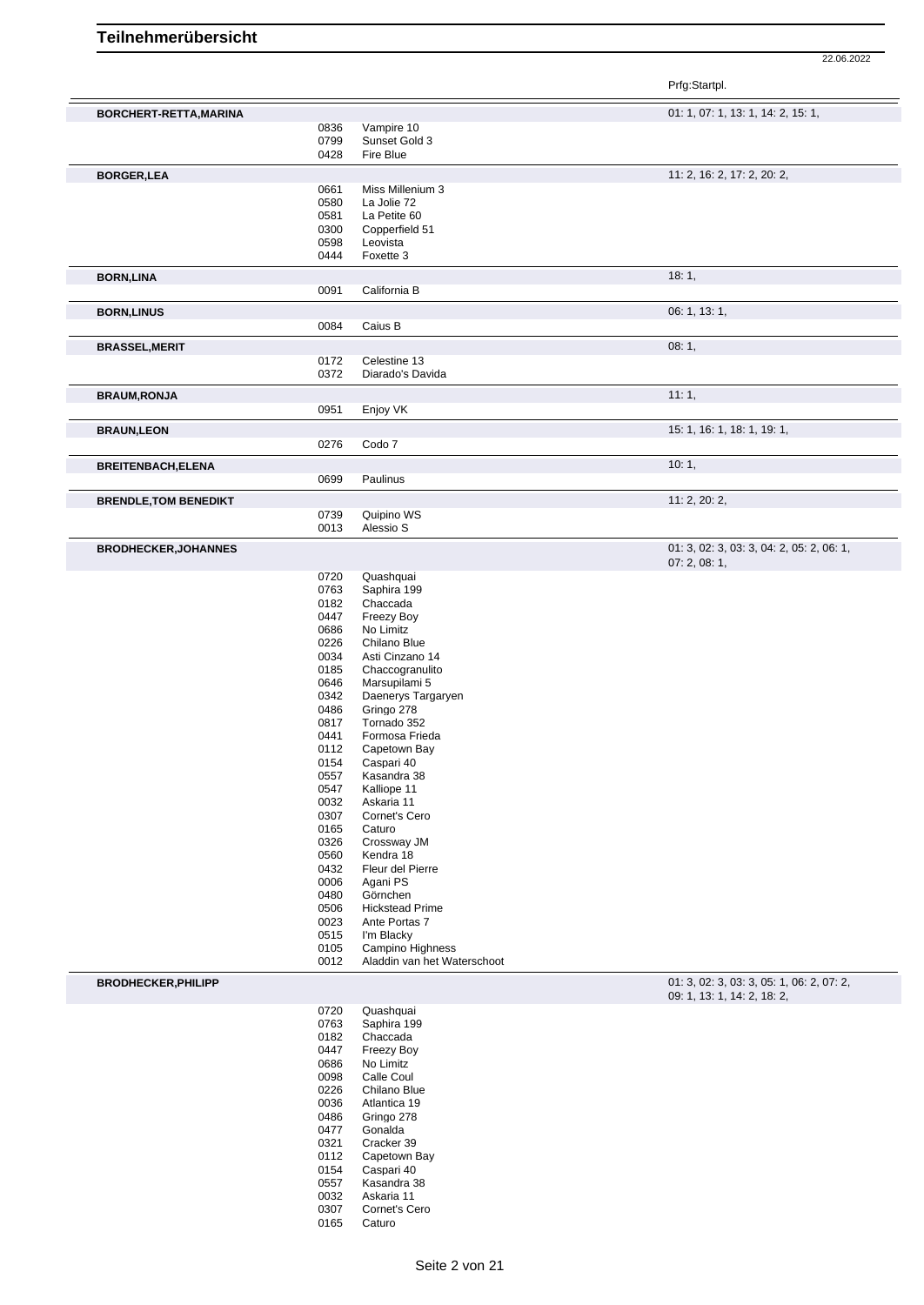Prfg:Startpl.

|                               | 0326 | Crossway JM                 |                                           |
|-------------------------------|------|-----------------------------|-------------------------------------------|
|                               | 0432 | Fleur del Pierre            |                                           |
|                               |      |                             |                                           |
|                               | 0006 | Agani PS                    |                                           |
|                               | 0193 | Chalmaz                     |                                           |
|                               | 0506 | <b>Hickstead Prime</b>      |                                           |
|                               | 0002 | Abrakadabra T               |                                           |
|                               | 0105 | Campino Highness            |                                           |
|                               | 0550 | Kannan's Kid                |                                           |
|                               | 0012 | Aladdin van het Waterschoot |                                           |
|                               |      |                             |                                           |
| <b>BRUEHL, CHRISTIAN</b>      |      |                             | 02: 2, 03: 1, 04: 1,                      |
|                               | 0585 | Lady Cassini 3              |                                           |
|                               | 0619 | Lord Risiko                 |                                           |
|                               | 0886 | Coupine Gold                |                                           |
|                               | 0574 | L'quintara                  |                                           |
|                               | 0726 | Queen Bella 4               |                                           |
|                               |      |                             |                                           |
| <b>BRUEHL, KATJA</b>          |      |                             | 03: 1, 04: 1,                             |
|                               | 0585 | Lady Cassini 3              |                                           |
|                               | 0619 | Lord Risiko                 |                                           |
|                               | 0574 | L'quintara                  |                                           |
|                               | 0726 | Queen Bella 4               |                                           |
|                               |      |                             |                                           |
| <b>BUCHTA, LAURA-SOPHIE</b>   | 0145 | Cascanetta                  | 11:1,20:1,                                |
|                               |      |                             |                                           |
| <b>BUERSCHAPER, KIM LAURA</b> |      |                             | 11: 1, 17: 1, 20: 1,                      |
|                               | 0014 | All In 6                    |                                           |
| <b>BUETTNER, REGINA</b>       |      |                             | 01: 2, 02: 2, 03: 1, 04: 1, 05: 1, 06: 2, |
|                               |      |                             | 07: 1, 13: 1, 14: 2, 15: 1, 18: 2, 19: 1, |
|                               |      |                             |                                           |
|                               | 0606 | Lillyfee S                  |                                           |
|                               | 0433 | Flora 552                   |                                           |
|                               | 0139 | Casalita R                  |                                           |
|                               | 0809 | <b>Tante Lissy</b>          |                                           |
|                               | 0659 | Million Miley K             |                                           |
|                               | 0219 | <b>Chester KS</b>           |                                           |
| <b>BUSCH, DANA SOPHIE</b>     |      |                             | 11: 1, 20: 1,                             |
|                               | 0923 | Special Envoy 6             |                                           |
|                               |      |                             |                                           |
| <b>CAMMILLERI, ANTONINA</b>   |      |                             | 10: 2, 17: 1,                             |
|                               | 0766 | Schlaggerhof's Dallas       |                                           |
|                               | 0656 | Miley Fuego di Valenza      |                                           |
|                               |      |                             |                                           |
| <b>CANDIN, ANDY</b>           |      |                             | 02: 1, 03: 1,                             |
|                               | 0777 | Siggi's Stakko              |                                           |
| <b>CASPARI, TRISTAN</b>       |      |                             | 06: 1, 07: 1, 15: 1,                      |
|                               | 0010 | Akira B 3                   |                                           |
|                               |      |                             |                                           |
|                               | 0350 | Daria I                     |                                           |
| CHAUMONT, ANJA                |      |                             | 17:1,                                     |
|                               | 0595 | Legretto 8                  |                                           |
|                               |      |                             | 01: 1, 02: 1, 03: 1, 06: 1, 13: 1,        |
| <b>CHRIST, JENS</b>           |      |                             |                                           |
|                               | 0926 | Al Pacino 62                |                                           |
|                               | 0936 | Cemal 5                     |                                           |
|                               | 0972 | Decado 4                    |                                           |
| <b>CHRIST, SANDRA</b>         |      |                             | 01: 1, 02: 1, 03: 1,                      |
|                               | 0961 | Quicky Time                 |                                           |
|                               |      |                             |                                           |
| <b>CHRISTIAN, NINA</b>        |      |                             | 10:1,                                     |
|                               |      |                             |                                           |
|                               | 0361 | Denzel Washington 2         |                                           |
|                               | 0312 | Cornetto Nuss 2             |                                           |
|                               | 0304 | Corlencia                   |                                           |
|                               | 0374 | Die Maus 8                  |                                           |
|                               |      |                             |                                           |
|                               |      |                             | 17:1,                                     |
|                               | 0312 | Cornetto Nuss 2             |                                           |
|                               | 0572 | L'amour de coeur            |                                           |
|                               | 0374 | Die Maus 8                  |                                           |
| <b>DAECHERT, SOPHIE</b>       |      |                             | 10: 1, 17: 1, 20: 1,                      |
|                               | 0610 | Lipstick 8                  |                                           |
|                               |      |                             |                                           |
| DEBES, FELICITAS              |      |                             | 04:1, 05:2,                               |
|                               | 0384 | Dornröschen 186             |                                           |
| <b>CHRISTIAN, SARA</b>        | 0805 | Szellö 17                   |                                           |
| DECKENBACH, LENA MELANIE      |      |                             | 11:1,                                     |
|                               | 0635 | M.D.'s Lord Chamber         |                                           |
|                               |      |                             |                                           |
| <b>DEL GESSO, LAURA</b>       |      |                             | 01: 2, 02: 2, 06: 1, 13: 1, 18: 1,        |
|                               | 0677 | Nelson 250                  |                                           |
|                               | 0658 | Million Dollar Smile S      |                                           |
|                               | 0125 | Carissima R                 |                                           |
|                               | 0552 | Kapstadt Ask                |                                           |
| <b>DEUSSER, NADINE</b>        |      | Chilento's Boy              | 02: 1, 03: 2, 04: 1, 08: 1, 14: 1, 18: 1, |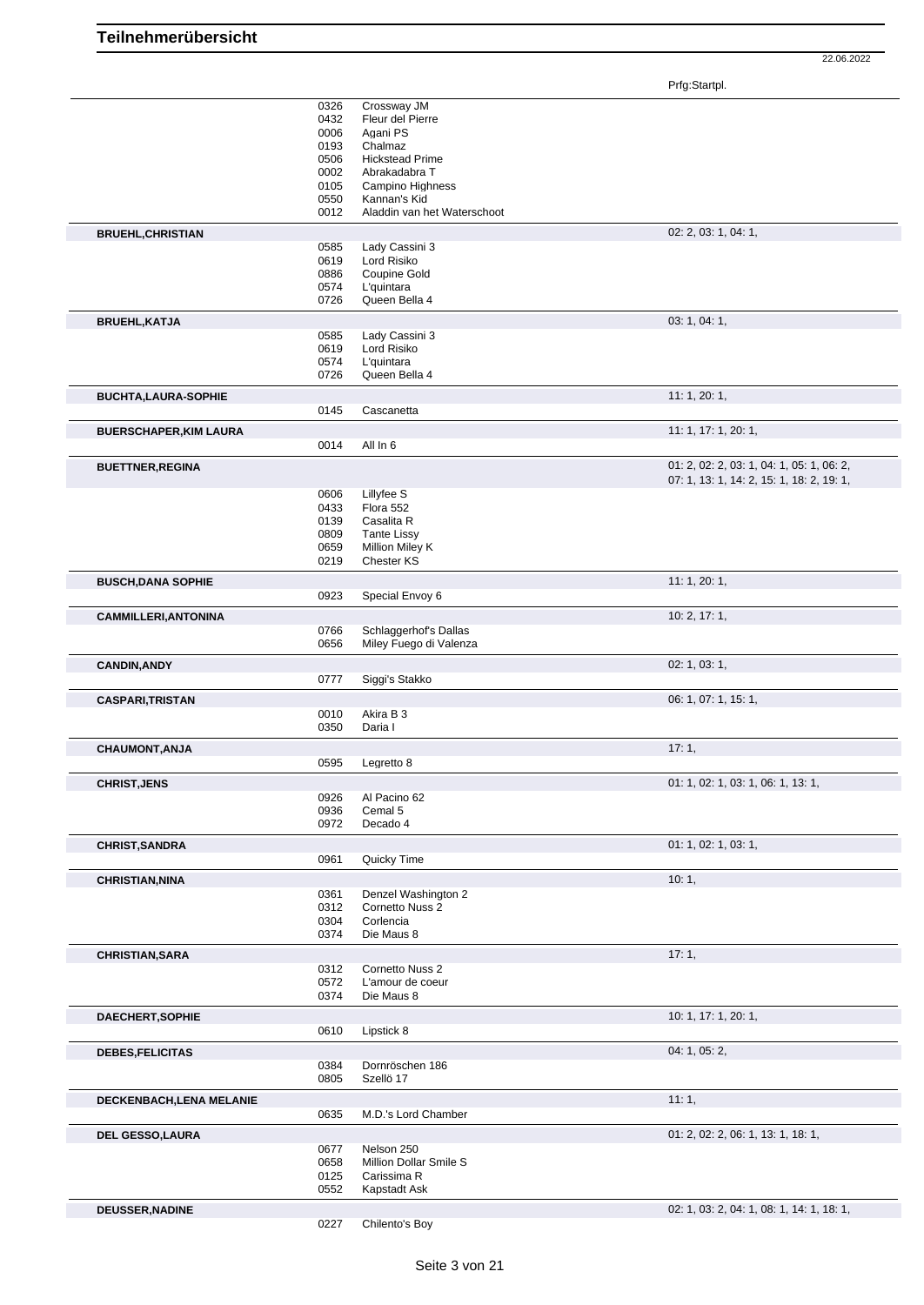|                              |              |                                     | Prfg:Startpl.               |
|------------------------------|--------------|-------------------------------------|-----------------------------|
|                              | 0134         | Carlotta 211                        |                             |
|                              | 0035         | Atlanta 563                         |                             |
|                              | 0093         | Calima 13                           |                             |
| DEUSSER, SABRINA             |              |                                     | 02: 1, 03: 1, 06: 1,        |
|                              | 0538         | Jo Melone                           |                             |
|                              | 0705         | Pippilotta 46                       |                             |
|                              | 0330         | Curt Cobain 9                       |                             |
|                              | 0587         | Ladybug 4                           |                             |
|                              | 0083         | Caillou 61                          |                             |
|                              | 0810         | Tapsoba                             |                             |
| DEUSSER, SVENJA              |              |                                     | 11: 1, 17: 1, 20: 1,        |
|                              | 0294         | Conroy GT                           |                             |
| DILLING, HANNAH              |              |                                     | 05: 1, 11: 1, 19: 1, 20: 2, |
|                              | 0092         | Calima 11                           |                             |
|                              |              |                                     |                             |
| DISTEL, CHRISTOPH            |              |                                     | 02: 1, 03: 1,               |
|                              | 0311<br>0217 | Cornetto 65<br>Chester 367          |                             |
|                              | 0648         | Mava S                              |                             |
|                              | 0140         | Casallino 12                        |                             |
|                              | 0314         | Cornetto, s Boy                     |                             |
|                              | 0336         | D'Carthago                          |                             |
|                              | 0680         | New General                         |                             |
| <b>DOERR, SOPHIA</b>         |              |                                     | 17: 1, 20: 1,               |
|                              | 0759         | Samira 471                          |                             |
|                              |              |                                     |                             |
| DRECHSLER, CAROLIN           |              | Balena <sub>6</sub>                 | 21:1,                       |
|                              | 0041         |                                     |                             |
| DUMAN, DENIS-ALI             |              |                                     | 20:1,                       |
|                              | 0413         | Falano's Falconetta                 |                             |
| <b>EBACH, EMILY</b>          |              |                                     | 10: 1, 21: 1,               |
|                              | 0591         | Larissa 825                         |                             |
| EBERL, LISA                  |              |                                     | 16:1,                       |
|                              | 0583         | La Rani 3                           |                             |
|                              | 0051         | Barbiegirl                          |                             |
|                              |              |                                     |                             |
| <b>ECKERT, SANDRA</b>        | 0518         | Iccug von Schleck                   | 01: 1, 05: 1, 19: 1, 20: 1, |
|                              | 0532         | Iva 8                               |                             |
|                              | 0491         | Gummibär 4                          |                             |
|                              |              |                                     |                             |
| ECKHARDT, HANNAH             |              | Charly Brown 320                    | 10:1,                       |
|                              | 0204         |                                     |                             |
| EITENMUELLER, MALTE          |              |                                     | 01: 1, 02: 1,               |
|                              | 0015         | Always Happy 3                      |                             |
|                              | 0357<br>0424 | Deep Horizon<br>FFB Ghost de Talma  |                             |
|                              |              |                                     |                             |
| <b>ENGEL, LEA</b>            |              |                                     | 15: 1, 16: 1, 19: 1,        |
|                              | 0758         | Salt'n Pepper 26                    |                             |
| <b>ENGERT, LUISA</b>         |              |                                     | 01: 3, 02: 2, 03: 1,        |
|                              | 0179         | Ces't Monty                         |                             |
|                              | 0707         | <b>PMH Giordesse</b>                |                             |
|                              | 0975         | Ambrosiushof's Danilo               |                             |
|                              | 0149         | Cash Casino<br>Anuschka de L'Abbaye |                             |
|                              | 0024<br>0396 | Élysée 3                            |                             |
|                              |              |                                     |                             |
| <b>ENTWISTLE, MARIE</b>      |              |                                     | 07: 1, 13: 1, 14: 2,        |
|                              | 0600         | Lesson Peak                         |                             |
|                              | 0117<br>0315 | Captain Jack 52<br>Corniolan        |                             |
|                              | 0471         | Gerda 69                            |                             |
|                              | 0289         | Conjack 2                           |                             |
|                              | 0753         | Rosalie 233                         |                             |
|                              | 0367         | Diakato                             |                             |
|                              | 0492         | Gustafson 3                         |                             |
|                              | 0233         | Chiuvana 2                          |                             |
|                              | 0507         | High Five 22                        |                             |
|                              | 0188         | Chadisha-San                        |                             |
|                              | 0370         | Dialotta <sub>6</sub>               |                             |
|                              | 0018         | Amie 21                             |                             |
|                              | 0338<br>0395 | Dacaron<br>Elite d'Elle             |                             |
|                              | 0473         | Gitane d'Elle                       |                             |
|                              | 0231         | Chinchillo                          |                             |
|                              |              |                                     | 05:1,                       |
| <b>ETZ, CHARLINE PAULINE</b> | 0147         | Cash 169                            |                             |
|                              | 0016         | Amarou                              |                             |
|                              | 0634         | Lysander GR                         |                             |
|                              | 0460         | Galina 252                          |                             |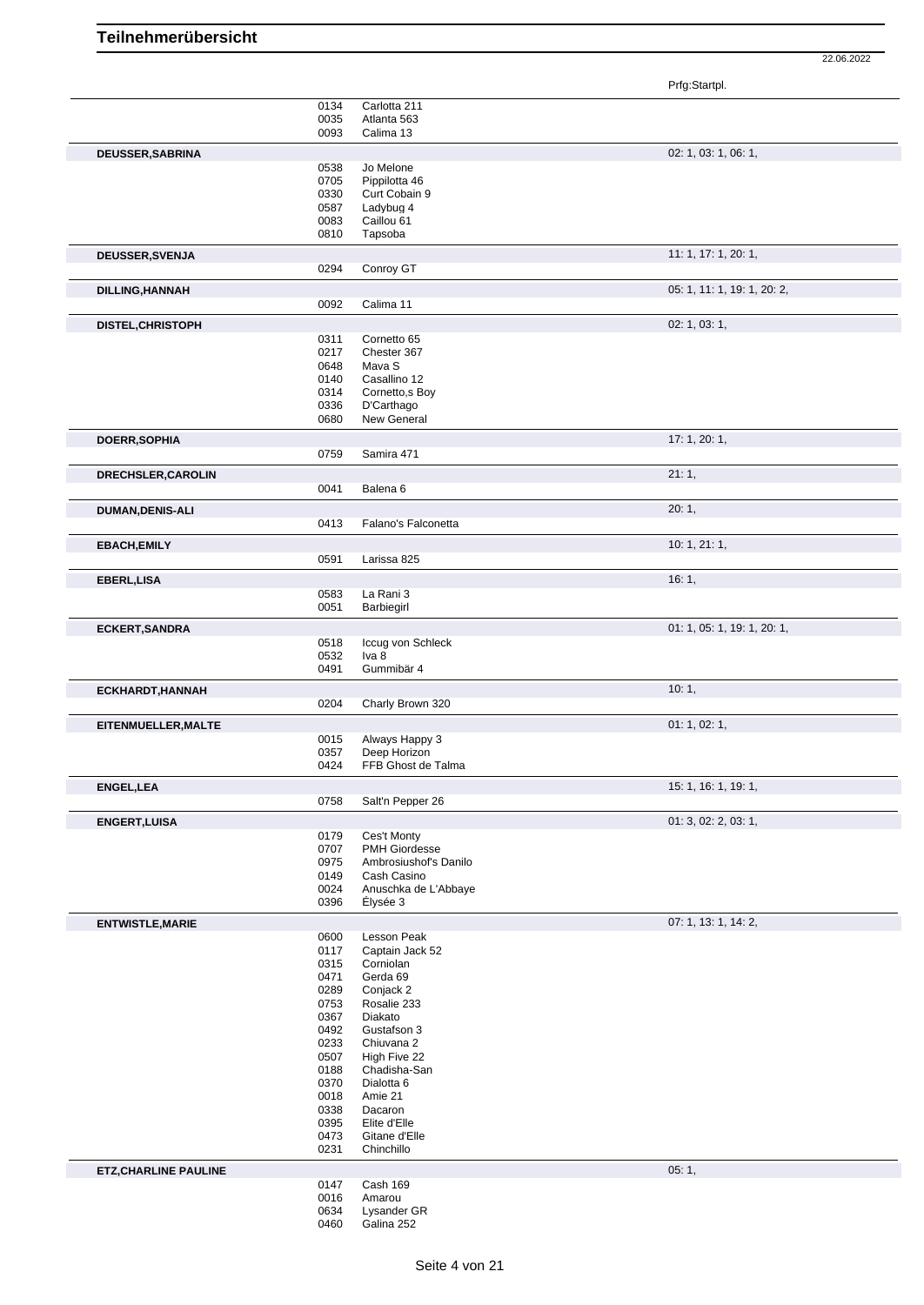| Prfg:Startpl. |
|---------------|
|---------------|

|                                | 0340 | Dacordia                |                                    |
|--------------------------------|------|-------------------------|------------------------------------|
|                                | 0629 | Lupica 3                |                                    |
|                                | 0472 | Gibet Nich              |                                    |
|                                | 0508 | High Fly Minka          |                                    |
| <b>FECHER, NADINE</b>          |      |                         | 15: 1, 16: 1, 17: 1, 19: 1, 20: 1, |
|                                | 0379 | Don Manfredo 2          |                                    |
|                                | 0071 | <b>Bramira</b>          |                                    |
|                                |      |                         |                                    |
| <b>FECHER, TINA</b>            |      |                         | 01:1,                              |
|                                | 0071 | <b>Bramira</b>          |                                    |
|                                |      |                         |                                    |
| FELDMANN, RALF                 |      |                         | 14: 1, 15: 1, 18: 1, 19: 1,        |
|                                | 0407 | Even better 4           |                                    |
|                                | 0220 | Cheveyo 5               |                                    |
|                                | 0131 | Carlo T                 |                                    |
|                                |      |                         |                                    |
| FELDMANN, SARAH                |      |                         | 14: 1, 15: 1, 16: 1, 19: 2, 20: 1, |
|                                | 0407 | Even better 4           |                                    |
|                                | 0220 | Cheveyo 5               |                                    |
|                                | 0131 | Carlo T                 |                                    |
| <b>FERNANDEZ, MAYA MARIE</b>   |      |                         | 12: 1, 13: 2,                      |
|                                | 0613 | Little Simba            |                                    |
|                                | 0448 | Freiin CR               |                                    |
|                                |      |                         |                                    |
|                                | 0260 | Clinton's Son           |                                    |
|                                | 0822 | Ulapalu                 |                                    |
|                                | 0846 | Viscaya Pucci           |                                    |
|                                | 0633 | Luzifer 114             |                                    |
|                                | 0577 | L.B. Staloubet Manciais |                                    |
|                                | 0815 | Tipperary's Winni       |                                    |
|                                | 0045 | <b>Ballina Joey</b>     |                                    |
|                                |      |                         | 01: 1, 03: 1, 05: 1, 07: 1,        |
| FIEDLER, NADJA                 |      |                         |                                    |
|                                | 0163 | Cathanya                |                                    |
|                                | 0474 | Go For Me 5             |                                    |
|                                | 0287 | Comme il Foxy           |                                    |
|                                | 0655 | Midnight's Lady         |                                    |
| FLORIDIA, TAMARA               |      |                         | 01:1,                              |
|                                | 0183 | Chaccámour              |                                    |
|                                |      |                         |                                    |
| <b>FRANK, EMELIE</b>           |      |                         | 17: 1, 20: 1,                      |
|                                | 0593 | Laventura               |                                    |
|                                | 0109 | Candy Crush K           |                                    |
|                                | 0354 | Daytona 83              |                                    |
|                                | 0635 | M.D.'s Lord Chamber     |                                    |
|                                | 0107 | Candle Light 22         |                                    |
|                                |      |                         |                                    |
| FREY, VALENTINA MARIE          |      |                         | 15: 1, 16: 1, 19: 1,               |
|                                | 0615 | Lollipop 167            |                                    |
|                                |      |                         |                                    |
| <b>FUCHS, SASKIA</b>           |      |                         | 01: 1, 02: 1,                      |
|                                | 0214 | Checklana               |                                    |
|                                | 0067 | <b>Blue Crush</b>       |                                    |
|                                |      |                         |                                    |
| <b>GABOR, CHIARA</b>           |      |                         | 11: 1, 17: 1, 20: 1,               |
|                                | 0651 | Medina K                |                                    |
|                                | 0813 | Tin Lizzie 3            |                                    |
| <b>GARRIDO VIVEROS, ANIBAL</b> |      |                         | 01: 1, 02: 1, 15: 2, 18: 1,        |
|                                | 0667 | My Lady D'Arbanville    |                                    |
|                                | 0768 | Scotch Bonnet           |                                    |
|                                | 0310 | Cornets Valentin        |                                    |
|                                |      |                         |                                    |
| <b>GEEST, CARSTEN VON DER</b>  |      |                         | 01: 1, 02: 1,                      |
|                                | 0080 | Cacharel 35             |                                    |
|                                |      |                         |                                    |
| <b>GEORGI,LARA</b>             |      |                         | 10:1,                              |
|                                | 0280 | Coeur Jolie D           |                                    |
|                                |      |                         |                                    |
| GIANI, JULIA                   |      |                         | 19: 1, 20: 1,                      |
|                                | 0269 | Coco 357                |                                    |
| GIEBELHAUSEN, JANINE CLAUDIA   |      |                         | 11: 2, 16: 1, 17: 1,               |
|                                | 0727 | Queen of Lerma          |                                    |
|                                |      |                         |                                    |
|                                | 0478 | Goodwill jr. of Lerma   |                                    |
| GIESLER, JULIA                 |      |                         | 10:1,                              |
|                                | 0807 | Talis 10                |                                    |
|                                |      |                         |                                    |
| <b>GILLEN, BIRGIT</b>          |      |                         | 06: 1, 14: 1, 18: 1,               |
|                                | 0522 | Indorada G              |                                    |
|                                | 0526 | Ironhide G              |                                    |
|                                |      |                         |                                    |
| GOECK, KATHARINA               |      |                         | 16: 2, 19: 2,                      |
|                                | 0069 | Bonaparte 115           |                                    |
|                                | 0496 | Hallo Kreuth            |                                    |
|                                |      |                         |                                    |
| <b>GOETTER, ANNE</b>           |      |                         | 01: 1, 03: 1, 04: 2, 08: 1, 12: 1, |
|                                | 0221 | Cheyenne 1089           |                                    |
|                                | 0452 | Fuego 134               |                                    |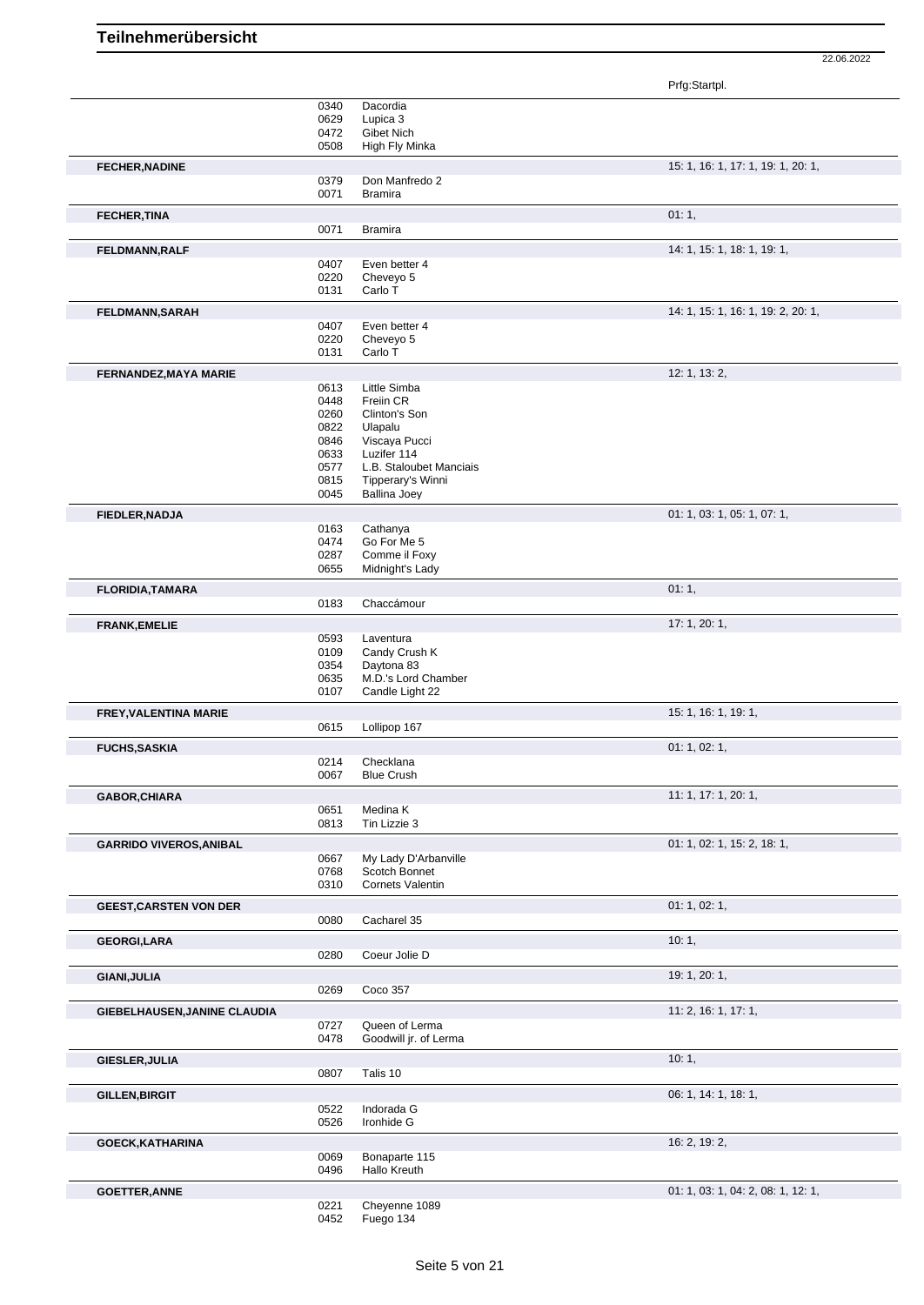Prfg:Startpl.

|                                                                                                                                                                                       | 0293         | Conradus 3                  |                                           |
|---------------------------------------------------------------------------------------------------------------------------------------------------------------------------------------|--------------|-----------------------------|-------------------------------------------|
|                                                                                                                                                                                       | 0453         | Fürstin Lara                |                                           |
|                                                                                                                                                                                       | 0153         | Casiopaia 4                 |                                           |
|                                                                                                                                                                                       | 0008         | Airosa 4                    |                                           |
|                                                                                                                                                                                       | 0351         | Dark Phoenix                |                                           |
|                                                                                                                                                                                       | 0728         | Queen of the Night 8        |                                           |
|                                                                                                                                                                                       | 0702         | Peppone 46                  |                                           |
|                                                                                                                                                                                       | 0030         | Asami                       |                                           |
|                                                                                                                                                                                       | 0250         | Classe Lady                 |                                           |
| GOGGI, SVEN                                                                                                                                                                           |              |                             | 01: 3, 02: 2, 03: 2, 04: 1, 07: 2, 08: 1, |
|                                                                                                                                                                                       | 0335         | D'Artagnan 191              |                                           |
|                                                                                                                                                                                       | 0837         | Vancouver 51                |                                           |
|                                                                                                                                                                                       | 0689         | Novaterra S                 |                                           |
|                                                                                                                                                                                       | 0309         | Cornet's Rose 4             |                                           |
|                                                                                                                                                                                       | 0825         | Upgrade to California V&K   |                                           |
|                                                                                                                                                                                       | 0068         | <b>Blueberry MH</b>         |                                           |
|                                                                                                                                                                                       | 0630         | Lupo-Edego                  |                                           |
|                                                                                                                                                                                       | 0800         | Supernova 7                 |                                           |
|                                                                                                                                                                                       | 0765         | Scalotta                    |                                           |
|                                                                                                                                                                                       | 0470         | Georgina VB Z               |                                           |
|                                                                                                                                                                                       | 0602         | Leviathan 34                |                                           |
|                                                                                                                                                                                       | 0747         | Rebelle-K Van't Kattenheye  |                                           |
| <b>GRAPE-DIEDERICH, WIEBKE</b>                                                                                                                                                        |              |                             | 03: 1, 04: 1,                             |
|                                                                                                                                                                                       | 0521         | Indira 208                  |                                           |
|                                                                                                                                                                                       |              |                             |                                           |
| <b>GRIEB, JENNIFER</b>                                                                                                                                                                |              |                             | 01: 1, 02: 1,                             |
|                                                                                                                                                                                       | 0638         | Magic Dream 39              |                                           |
| <b>GROMPE, MONA</b>                                                                                                                                                                   |              |                             | 14: 1, 15: 1, 18: 1,                      |
|                                                                                                                                                                                       | 0462         | Gallardo 6                  |                                           |
|                                                                                                                                                                                       | 0525         | Iron Man H                  |                                           |
|                                                                                                                                                                                       | 0514         | I See Fire 3                |                                           |
| <b>GRUBER, SARAH</b>                                                                                                                                                                  |              |                             | 06: 2, 13: 1, 14: 2, 18: 2,               |
|                                                                                                                                                                                       | 0253         | Classico 55                 |                                           |
|                                                                                                                                                                                       | 0618         | <b>Lord Onassis</b>         |                                           |
|                                                                                                                                                                                       | 0592         | Larry Crown                 |                                           |
|                                                                                                                                                                                       | 0101         | Cameron 32                  |                                           |
|                                                                                                                                                                                       | 0066         | <b>Billypso PS</b>          |                                           |
|                                                                                                                                                                                       | 0833         | Valencia L'imprévue         |                                           |
|                                                                                                                                                                                       | 0530         | It's Libby                  |                                           |
|                                                                                                                                                                                       |              |                             | 02: 2, 03: 2,                             |
| <b>GRUND, EMELY</b>                                                                                                                                                                   | 0978         | Stolzenperle                |                                           |
|                                                                                                                                                                                       |              | Zandreas                    |                                           |
|                                                                                                                                                                                       |              |                             |                                           |
|                                                                                                                                                                                       | 0979         |                             |                                           |
|                                                                                                                                                                                       |              |                             | 19:1,                                     |
|                                                                                                                                                                                       | 0599         | Leroy Lord of Legends       |                                           |
|                                                                                                                                                                                       |              |                             | 19: 1, 20: 1,                             |
|                                                                                                                                                                                       | 0669         | Mylady Maxima               |                                           |
|                                                                                                                                                                                       |              |                             |                                           |
|                                                                                                                                                                                       |              |                             | 06: 2, 07: 1, 13: 1, 14: 1, 15: 1,        |
|                                                                                                                                                                                       | 0257         | Cleo 223                    |                                           |
|                                                                                                                                                                                       | 0798<br>0216 | Sugar Babe 18<br>Cherie 237 |                                           |
|                                                                                                                                                                                       |              |                             |                                           |
|                                                                                                                                                                                       |              |                             | 16:1, 17:1,                               |
|                                                                                                                                                                                       | 0793         | Stettin 5                   |                                           |
|                                                                                                                                                                                       | 0380         | Donkey Kong                 |                                           |
|                                                                                                                                                                                       |              |                             | 17:1,20:1,                                |
|                                                                                                                                                                                       | 0623         | Luca Toni 20                |                                           |
|                                                                                                                                                                                       |              |                             | 14:1, 18:1,                               |
|                                                                                                                                                                                       | 0194         | Champ 225                   |                                           |
|                                                                                                                                                                                       | 0529         | It's El Primero's Son       |                                           |
|                                                                                                                                                                                       | 0625         | Lucky Shutterfly H          |                                           |
|                                                                                                                                                                                       | 0640         | Magic vd Watermolen         |                                           |
|                                                                                                                                                                                       |              |                             |                                           |
|                                                                                                                                                                                       |              |                             | 14: 1, 18: 1,                             |
|                                                                                                                                                                                       | 0194         | Champ 225                   |                                           |
|                                                                                                                                                                                       | 0529         | It's El Primero's Son       |                                           |
|                                                                                                                                                                                       | 0625<br>0640 | Lucky Shutterfly H          |                                           |
|                                                                                                                                                                                       |              | Magic vd Watermolen         |                                           |
|                                                                                                                                                                                       |              |                             | 15:2,                                     |
|                                                                                                                                                                                       | 0274         | Code Red 5                  |                                           |
|                                                                                                                                                                                       | 0620         | Lotte Lüh                   |                                           |
|                                                                                                                                                                                       | 0570         | Knockin' on Heaven's Door   |                                           |
|                                                                                                                                                                                       | 0476         | Golden Time 7               |                                           |
|                                                                                                                                                                                       |              |                             | 06: 1, 14: 1, 18: 1,                      |
| GUNDERMANN, JARNE<br>HAAF, NATHALIE<br><b>HACH, JANNA</b><br>HAENZEL, CLAUDIA<br><b>HAEUSSER, CHANTAL</b><br>HAEUSSER, JACQUELINE<br><b>HAMMEL, MARTIN</b><br><b>HARTKOPP, NADINE</b> | 0135         | Carthino 4                  |                                           |
| <b>GUBA, MARIELLE</b><br><b>HARTUNG,EVA</b>                                                                                                                                           |              |                             | 11: 2, 16: 2, 20: 2,                      |
|                                                                                                                                                                                       | 0817<br>0423 | Tornado 352<br>Fererro      |                                           |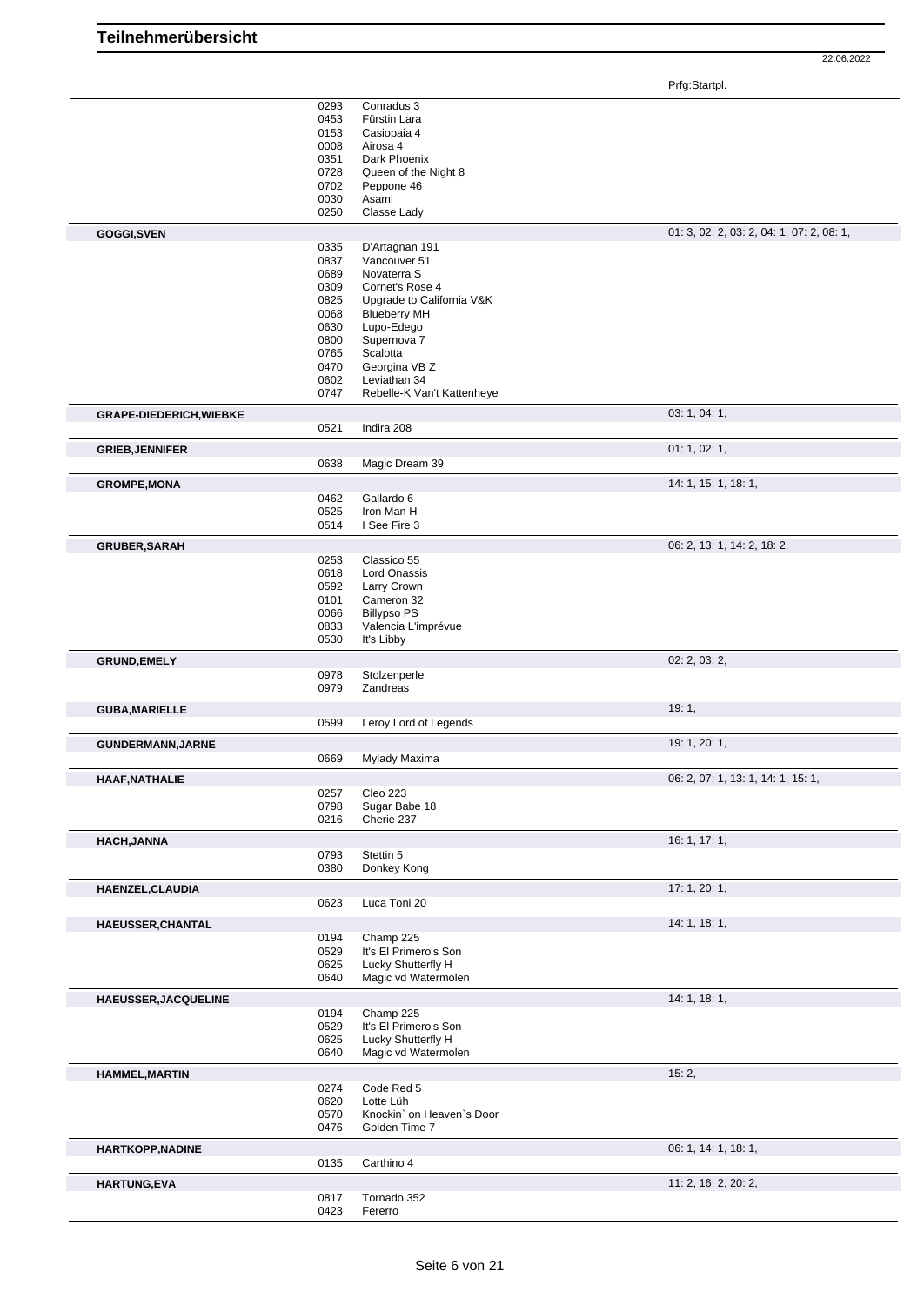|                                      |              |                                        | Prfg:Startpl.                             |
|--------------------------------------|--------------|----------------------------------------|-------------------------------------------|
| <b>HAUGAARD HANSEN, BETINA</b>       |              |                                        | 01: 1, 02: 1, 03: 2, 04: 2, 09: 1,        |
|                                      | 0695         | Ohio Dream                             |                                           |
|                                      | 0638         | Magic Dream 39                         |                                           |
|                                      | 0790<br>0389 | Starrano<br>Dyvellyst Balouzia         |                                           |
|                                      |              |                                        | 10:1,                                     |
| <b>HECKMANN, SOPHIE</b>              | 0052         | Barnsdale                              |                                           |
| <b>HEIN, LEA</b>                     |              |                                        | 06: 2, 18: 2, 19: 2,                      |
|                                      | 0796         | Strohpuppe                             |                                           |
|                                      | 0261         | Clip my Jonny                          |                                           |
|                                      | 0252         | Classic Dream 35                       |                                           |
|                                      | 0614         | Locomotion S                           |                                           |
| <b>HEINRICH, ISABELL</b>             |              |                                        | 01:1,                                     |
|                                      | 0390         | D'Alvaro                               |                                           |
| <b>HEIST, JONAS</b>                  |              |                                        | 14: 1, 18: 1,                             |
|                                      | 0738         | Quintago 2                             |                                           |
|                                      | 0442         | Fortuna 479                            |                                           |
|                                      | 0527         | Ironman 12                             |                                           |
|                                      | 0744         | Quo Vadis 61                           |                                           |
|                                      | 0459<br>0468 | Gait Lynn de Quartier<br>George Bec    |                                           |
|                                      |              |                                        |                                           |
| <b>HELEINE, ANJA</b>                 | 0255         | <b>Clear Content</b>                   | 02: 2, 03: 1, 05: 1, 07: 1, 16: 1,        |
|                                      | 0368         | Dialevisto                             |                                           |
|                                      | 0197         | Chapter 9                              |                                           |
|                                      | 0596         | Legros Z                               |                                           |
| <b>HELEINE, EMELY</b>                |              |                                        | 10: 2, 17: 2,                             |
|                                      | 0299         | Copacabana 41                          |                                           |
|                                      | 0232         | Chira JV                               |                                           |
| <b>HELEINE, HORST KLAUS</b>          |              |                                        | 01: 1, 02: 1, 03: 1, 04: 2, 05: 1, 07: 2, |
|                                      |              |                                        | 14: 2, 16: 1, 18: 2, 19: 1, 20: 1,        |
|                                      | 0255<br>0976 | <b>Clear Content</b><br>Captain Jack D |                                           |
|                                      | 0368         | Dialevisto                             |                                           |
|                                      | 0549         | Kandira 3                              |                                           |
|                                      | 0427         | Fionella 5                             |                                           |
|                                      | 0673         | Natural 4                              |                                           |
|                                      | 0232         | Chira JV                               |                                           |
| <b>HELEINE, KIM ANNE</b>             |              |                                        | 03: 1, 05: 1, 06: 1, 13: 1, 16: 1,        |
|                                      | 0146         | Cascanetto                             |                                           |
|                                      | 0858         | Zimt Red                               |                                           |
|                                      | 0493<br>0517 | H-Cascalandra<br>I'm Manni de Muze     |                                           |
|                                      |              |                                        |                                           |
| <b>HELFRICH, AMY</b>                 | 0771         | Seraphina D                            | 01: 3, 02: 2, 05: 1,                      |
|                                      | 0318         | Cosima B 5                             |                                           |
|                                      | 0201         | Charlie Chaplin W                      |                                           |
|                                      | 0608         | Linda 373                              |                                           |
| <b>HENNING,FRANK</b>                 |              |                                        | 05: 1, 14: 1, 18: 1,                      |
|                                      | 0970         | Winona 55                              |                                           |
| <b>HENRICH, SOPHIE MARIA MERCEDE</b> |              |                                        | 05: 1, 15: 1, 16: 1, 17: 1, 19: 1,        |
|                                      | 0561         | Kensington 23                          |                                           |
| HENSCHEL, CARLOTTA                   |              |                                        | 11: 1, 16: 1, 20: 1,                      |
|                                      | 0268         | Cobuss                                 |                                           |
|                                      | 0632         | Luxicor                                |                                           |
|                                      | 0076         | <b>Brown Star</b>                      |                                           |
|                                      | 0546         | Kalimero 76                            |                                           |
|                                      | 0712         | Qantara 3                              |                                           |
|                                      | 0780         | Skyfall 007                            |                                           |
| HERBERT, BERND                       |              |                                        | 03: 2, 04: 1, 06: 2, 07: 2, 13: 2, 14: 2, |
|                                      | 0600<br>0631 | Lesson Peak<br>Lutz Löwenherz          |                                           |
|                                      | 0297         | Cooler Curt                            |                                           |
|                                      | 0471         | Gerda 69                               |                                           |
|                                      | 0289         | Conjack 2                              |                                           |
|                                      | 0412         | Fairline 4                             |                                           |
|                                      | 0275         | Codex 28                               |                                           |
|                                      | 0753         | Rosalie 233                            |                                           |
|                                      | 0367         | Diakato                                |                                           |
|                                      | 0706<br>0348 | Piri-Piri 4<br>Dante 150               |                                           |
|                                      | 0233         | Chiuvana 2                             |                                           |
|                                      | 0064         | Big Red Balou 2                        |                                           |
|                                      | 0773         | Shanaja 9                              |                                           |
|                                      | 0507         | High Five 22                           |                                           |
|                                      | 0188         | Chadisha-San                           |                                           |
|                                      | 0370         | Dialotta 6                             |                                           |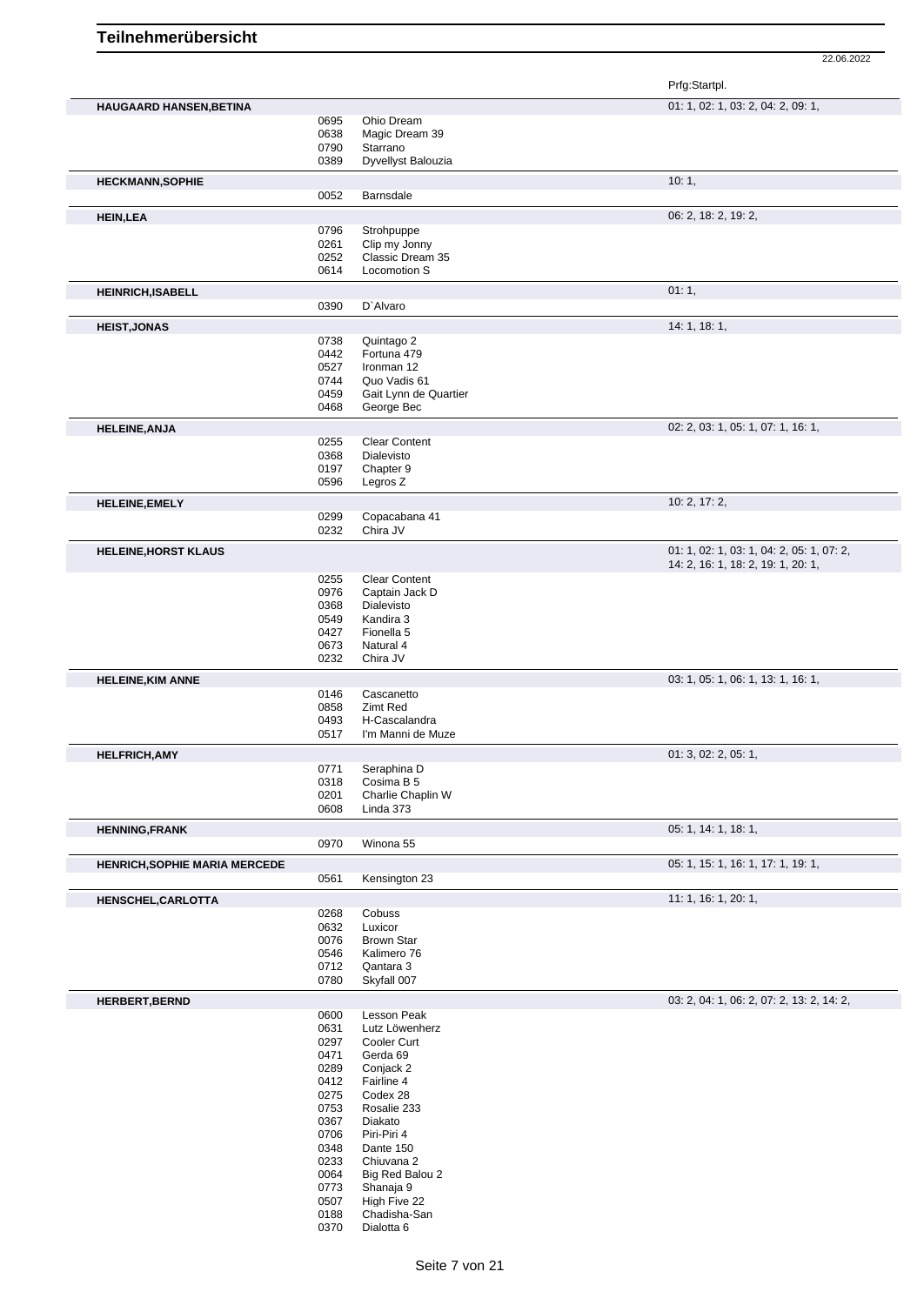Prfg:Startpl.

22.06.2022

|                           | 0158         | Cassy 115                            |                                           |
|---------------------------|--------------|--------------------------------------|-------------------------------------------|
|                           | 0018         | Amie 21                              |                                           |
|                           | 0338         | Dacaron                              |                                           |
|                           | 0231         | Chinchillo                           |                                           |
|                           | 0821         | Ucho                                 |                                           |
|                           | 0210         | Chatman 11                           |                                           |
|                           |              |                                      |                                           |
| <b>HERRIGER, MILENA</b>   |              |                                      | 06: 1, 13: 1,                             |
|                           | 0589         | Lanero 17                            |                                           |
|                           |              |                                      |                                           |
| <b>HERWECK,LOUISA</b>     |              |                                      | 21:1,                                     |
|                           | 0385         | Dornröschen PK                       |                                           |
|                           |              |                                      |                                           |
| HILLENBRAND, KATHARINA    |              |                                      | 17: 1, 20: 1,                             |
|                           | 0677         | Nelson 250                           |                                           |
|                           |              |                                      |                                           |
| HILLENBRAND, ZOE          |              |                                      | 21:1,                                     |
|                           | 0671         | Nappo 10                             |                                           |
| <b>HIMMELREICH, LUISA</b> |              |                                      | 02:1,                                     |
|                           |              |                                      |                                           |
|                           | 0883         | Clenur                               |                                           |
|                           | 0915         | Nashville Tennessee 2                |                                           |
|                           | 0885         | Cordetto 3                           |                                           |
|                           | 0909         | Lordur                               |                                           |
|                           | 0873         | Carlchen S 4                         |                                           |
|                           | 0924         | Vino v't Kosterhof Z                 |                                           |
|                           | 0911         | Magnifique d'Hotot                   |                                           |
|                           | 0912         | Marmette                             |                                           |
|                           | 0908         | Lolita 264                           |                                           |
|                           | 0898         | Ecclestone.D                         |                                           |
|                           |              |                                      |                                           |
| <b>HIMMELREICH, NAOMI</b> |              |                                      | 05:2,                                     |
|                           | 0883         | Clenur                               |                                           |
|                           | 0870         | Caipirinho 5                         |                                           |
|                           | 0915         | Nashville Tennessee 2                |                                           |
|                           |              |                                      |                                           |
|                           | 0885         | Cordetto 3                           |                                           |
|                           | 0879         | Chiara 366                           |                                           |
|                           | 0909         | Lordur                               |                                           |
|                           | 0873         | Carlchen S 4                         |                                           |
|                           | 0889         | Curly Sue 155                        |                                           |
|                           | 0924         | Vino v't Kosterhof Z                 |                                           |
|                           | 0910         | Lotta Viktualia Pfefferminza         |                                           |
|                           | 0911         | Magnifique d'Hotot                   |                                           |
|                           | 0908         | Lolita 264                           |                                           |
|                           |              |                                      |                                           |
|                           |              |                                      |                                           |
|                           | 0898         | Ecclestone.D                         |                                           |
| <b>HINNERS, SOPHIE</b>    |              |                                      | 03: 2, 04: 2, 05: 2, 06: 1, 07: 1, 08: 3, |
|                           |              |                                      | 09: 3, 13: 2,                             |
|                           |              |                                      |                                           |
|                           | 0600         | Lesson Peak                          |                                           |
|                           | 0679         | Neugschwent's Castella               |                                           |
|                           | 0238         | Churchill 48                         |                                           |
|                           | 0118         | Caracho 18                           |                                           |
|                           | 0246         | Claire 172                           |                                           |
|                           | 0129         | Carlchen S 2                         |                                           |
|                           | 0288         | Concordia 49                         |                                           |
|                           | 0487         | Grode Deern                          |                                           |
|                           | 0475         | Goja I                               |                                           |
|                           | 0353         | Daymian 4                            |                                           |
|                           | 0160         | Catalina 50                          |                                           |
|                           | 0513         | Honey Bunny 2                        |                                           |
|                           | 0263         | Cloudy Bay 3                         |                                           |
|                           | 0404         | Epreuve d'Artiste                    |                                           |
|                           | 0175         | Cepano Baloubet                      |                                           |
|                           |              |                                      |                                           |
|                           | 0843         | Vicky 267                            |                                           |
|                           | 0982         | Clou 39                              |                                           |
|                           | 0352         | Dax 68                               |                                           |
|                           | 0848         | Viva Las Vegas W                     |                                           |
|                           | 0414         | Fangio De Will                       |                                           |
|                           | 0306         | Cornet XL                            |                                           |
|                           | 0199         | Charisma HS                          |                                           |
|                           | 0666         | Munin                                |                                           |
|                           | 0545         | Kalifa 9                             |                                           |
|                           | 0174         | Ceovisto                             |                                           |
|                           | 0440         | Forever Fun W                        |                                           |
|                           | 0773         | Shanaja 9                            |                                           |
|                           |              |                                      |                                           |
|                           | 0370         | Dialotta <sub>6</sub>                |                                           |
|                           | 0804         | Sweet Locke                          |                                           |
|                           | 0344         | Dakota De L'Ardrais                  |                                           |
|                           | 0338         | Dacaron                              |                                           |
|                           | 0657         | Million Dollar 2                     |                                           |
|                           | 0070         | Bonfire Heart 12                     |                                           |
|                           | 0543         | Kaleni Jo                            |                                           |
|                           | 0405         | Erevan de Flusel                     |                                           |
|                           | 0693<br>0168 | Obora's Godspeed<br><b>CC United</b> |                                           |

Lennox VD Bisschop 2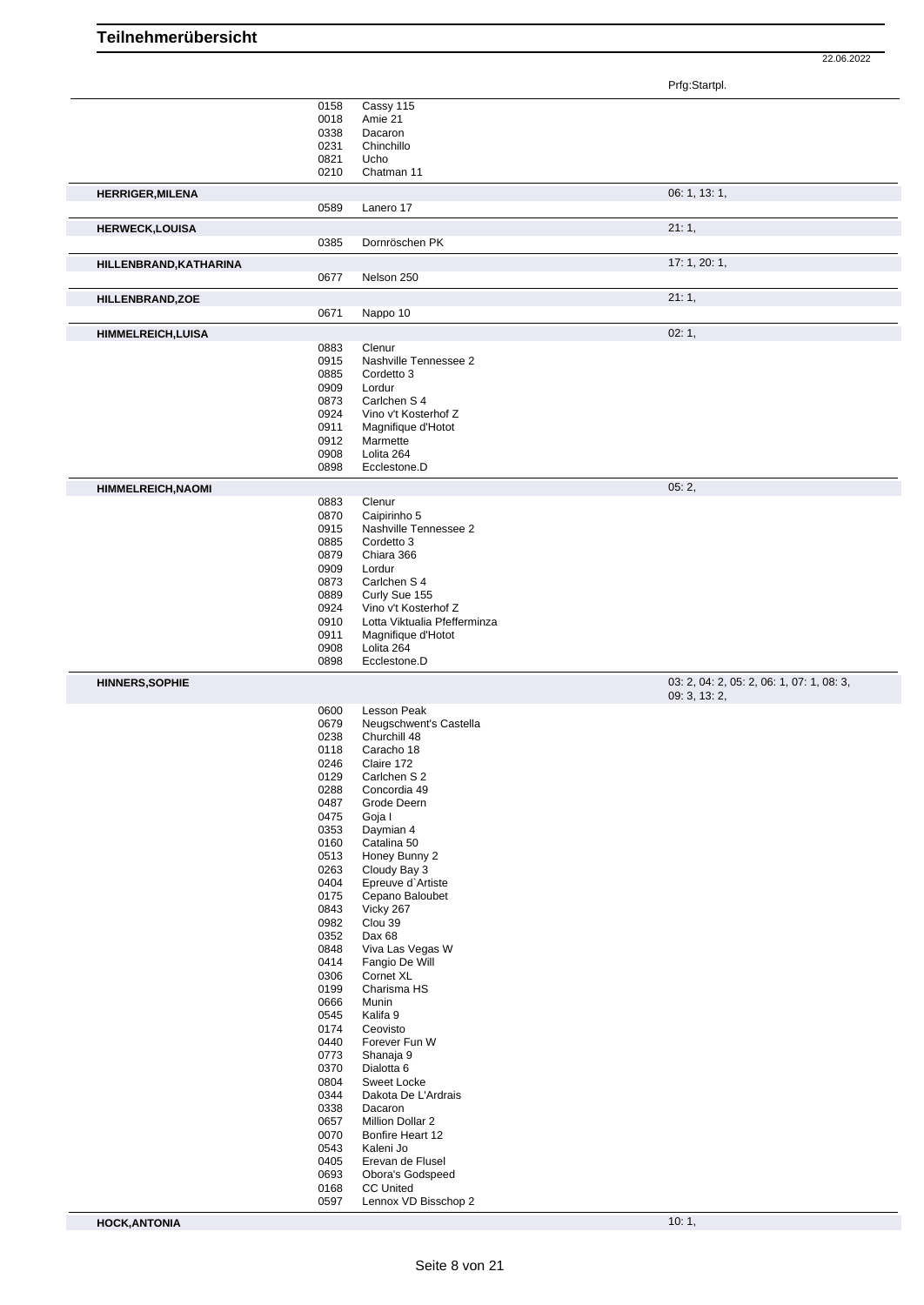|                              |              |                                    | Prfg:Startpl.                             |
|------------------------------|--------------|------------------------------------|-------------------------------------------|
|                              | 0721         | Quasilotta SH                      |                                           |
| <b>HOFFMANN, CHRISTIANE</b>  |              |                                    | 02: 1, 03: 2, 04: 1, 06: 2, 09: 1, 13: 2, |
|                              |              | Clever & Smart 7                   | 14:1,                                     |
|                              | 0258<br>0136 | Cartorrada                         |                                           |
|                              | 0184         | Chacco's Balou PS                  |                                           |
|                              | 0089         | Calgary 98                         |                                           |
|                              | 0073         | <b>Brave Star</b>                  |                                           |
|                              | 0541         | Jules B                            |                                           |
| <b>HOFMANN, HEIKE</b>        |              |                                    | 06: 2, 13: 1,                             |
|                              | 0103         | Camillo 192                        |                                           |
|                              | 0082         | Caiero 3                           |                                           |
|                              | 0251         | Classic Catoo                      |                                           |
|                              | 0077         | Buddy 170                          |                                           |
|                              | 0419         | Fedette                            |                                           |
| HOHLER, ELIAS                | 0298         | Coolman 68                         | 01: 2, 02: 2, 03: 2, 08: 2,               |
|                              | 0317         | Corsino TH                         |                                           |
|                              | 0222         | Chiara TH                          |                                           |
|                              | 0851         | Winningmoon                        |                                           |
|                              | 0141         | Casanja                            |                                           |
|                              | 0259         | Clintin                            |                                           |
|                              | 0177         | Cero's Boy                         |                                           |
|                              | 0302<br>0511 | Corelia Blue<br>Hisballah          |                                           |
|                              | 0590         | Lapalou 2                          |                                           |
|                              | 0683         | Nilsson de Reve W                  |                                           |
|                              | 0808         | Tangelupp                          |                                           |
|                              | 0832         | Vagos                              |                                           |
|                              | 0072         | Branshi                            |                                           |
|                              | 0767         | Schröder 53                        |                                           |
|                              | 0469         | Georgina L 4                       |                                           |
|                              | 0143         | Cascadelli                         |                                           |
| HOLDERBACH, SIMON            | 0933         | Casina H                           | 06: 1, 13: 1,                             |
|                              | 0948         | Dirado H                           |                                           |
|                              | 0962         | Rando Prinseveld                   |                                           |
|                              |              |                                    | 06: 1, 14: 1, 15: 1, 18: 1, 19: 1,        |
| <b>HOLSTEIN, ANASTASIA</b>   | 0927         | Artus 352                          |                                           |
|                              | 0949         | Doriba                             |                                           |
|                              | 0964         | Spirit 400                         |                                           |
| <b>HOLZSCHUH, AMY</b>        |              |                                    | 15: 1, 16: 1, 19: 1,                      |
|                              | 0410         | Evolet 4                           |                                           |
|                              | 0110         | Canetta 2                          |                                           |
|                              | 0717         | Quaisa Quim                        |                                           |
| HOLZSCHUH, HANNAH            |              |                                    | 06: 2, 07: 1, 14: 2,                      |
|                              | 0410         | Evolet 4                           |                                           |
|                              | 0110         | Canetta 2                          |                                           |
|                              | 0717         | Quaisa Quim                        |                                           |
| <b>HORN, MICHAELA</b>        | 0081         | Cahla Cool                         | 01:1,                                     |
|                              |              |                                    |                                           |
| <b>HUESEMANN, RENEE</b>      | 0255         | <b>Clear Content</b>               | $\cdot$ 0,                                |
|                              |              |                                    |                                           |
| <b>IGERST, LAURA ULRICKE</b> | 0698         | Pauline van Overis                 | 05: 1, 14: 1, 15: 1, 18: 1,               |
|                              |              |                                    | 10: 1, 11: 1, 17: 1, 20: 1,               |
| <b>IHRIG, JIL MARA</b>       | 0342         | Daenerys Targaryen                 |                                           |
| JAEGER, MIA                  |              |                                    | 10:1, 17:1,                               |
|                              | 0003         | Accino WE                          |                                           |
| JAEGER, SOPHIE-CHARLOTTE     |              |                                    | 05:1,                                     |
|                              | 0754         | Rosamunde 23                       |                                           |
| JAKOBY, DANIELA              |              |                                    | 17:1,                                     |
|                              | 0434         | Flying Frieda 5                    |                                           |
| JAZBINSKI, MARC              |              |                                    | 13: 1, 14: 2,                             |
|                              | 0305         | Corn Flakes<br>FBW Calotta Caramba |                                           |
|                              | 0418<br>0847 | Vitsyweeny                         |                                           |
|                              | 0355         | De Caramba                         |                                           |
|                              | 0152         | Casino Royal 47                    |                                           |
|                              | 0167         | Cazan                              |                                           |
| JAZBINSKI, THERESA           |              |                                    | 14: 1, 15: 1,                             |
|                              | 0305         | Corn Flakes                        |                                           |
|                              | 0418         | FBW Calotta Caramba                |                                           |
|                              | 0847         | Vitsyweeny                         |                                           |
|                              | 0355         | De Caramba                         |                                           |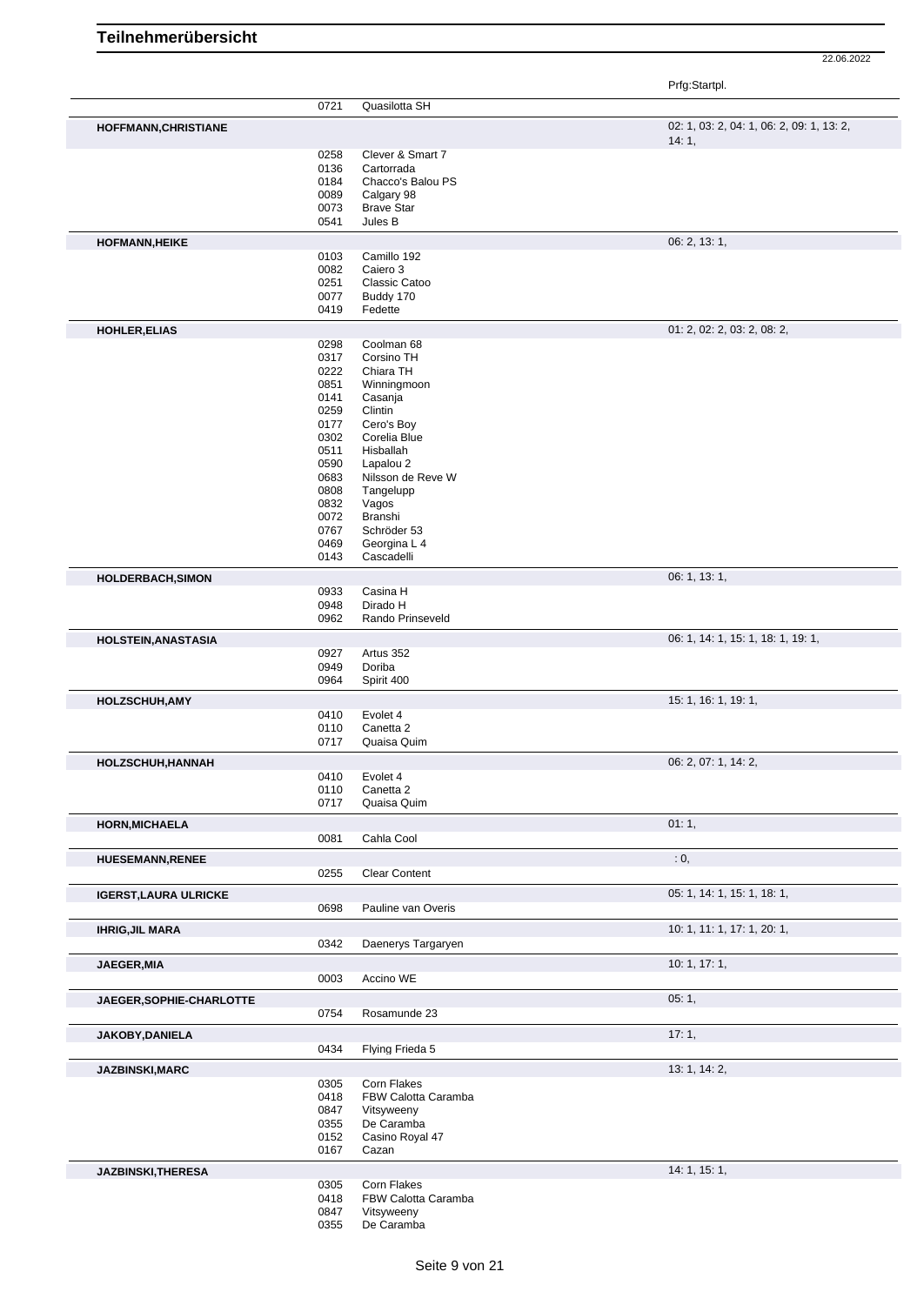|                            |              |                                  | Prfg:Startpl.                             |
|----------------------------|--------------|----------------------------------|-------------------------------------------|
|                            | 0152<br>0167 | Casino Royal 47<br>Cazan         |                                           |
| JAZBINSKI, VERENA          |              |                                  | 14: 1, 15: 1,                             |
|                            | 0418         | FBW Calotta Caramba              |                                           |
|                            | 0847         | Vitsyweeny                       |                                           |
|                            | 0355         | De Caramba                       |                                           |
|                            | 0152         | Casino Royal 47                  |                                           |
|                            | 0167         | Cazan                            | 17:1,                                     |
| <b>JONAS, MICHELLE</b>     | 0285         | <b>Coloured Socks GF</b>         |                                           |
| <b>JONIGKEIT, LEONIE</b>   |              |                                  | 01: 3, 02: 2, 03: 1, 05: 2, 06: 1, 07: 2, |
|                            | 0731         | Quero 2                          | 13: 2, 14: 2, 15: 2, 18: 2,               |
|                            | 0716         | Quaid's Grande Dame V            |                                           |
|                            | 0734         | Quilibria                        |                                           |
|                            | 0144         | Cascan 5                         |                                           |
|                            | 0224         | Chicago 196                      |                                           |
|                            | 0308         | Cornet's Glory                   |                                           |
|                            | 0347         | Dani 12                          |                                           |
|                            | 0548         | Kamelita KHR                     |                                           |
|                            | 0075         | Brooklyn 45                      |                                           |
|                            | 0266         | Clover-Leaf                      |                                           |
|                            | 0701         | Peppels KHR                      |                                           |
|                            | 0397         | Emerald's Ella                   |                                           |
|                            | 0360         | Denver 263                       |                                           |
|                            | 0789         | Stalou B                         |                                           |
|                            | 0537<br>0007 | Jevenda<br>Aganix's Amelie       |                                           |
| JUDITH, FELIZITAS          |              |                                  | 13:2,                                     |
|                            | 0703         | Petit Prince HD                  |                                           |
|                            | 0605         | Likvidantt                       |                                           |
| <b>JULICH, THOMAS</b>      |              |                                  | 13:1,                                     |
|                            | 0196         | Chapman 63                       |                                           |
|                            | 0855         | Zara Blue                        |                                           |
|                            | 0037         | Atomic Man                       |                                           |
|                            | 0639         | Magic MH                         |                                           |
|                            | 0558<br>0839 | Kashmira 3<br>Venom <sub>2</sub> |                                           |
| JUNG, MARLENE              |              |                                  | 10:1, 21:1,                               |
|                            | 0958         | Ninjo 28                         |                                           |
|                            | 0947         | Daluga B                         |                                           |
| <b>JUNG, WIEBKE</b>        |              |                                  | 11: 1, 17: 1, 20: 1,                      |
|                            | 0060         | Benjamin Blümchen 10             |                                           |
| JURTSCHENKO, MAREN         |              |                                  | 11: 1, 17: 1, 20: 1,                      |
|                            | 0610<br>0611 | Lipstick 8<br>Lissi la Belle     |                                           |
| KAHL, BRITTA               |              |                                  | 16: 1, 19: 1,                             |
|                            | 0582         | La Petite Lilly                  |                                           |
| <b>KAISER, EMILIA</b>      |              |                                  | 21:1,                                     |
|                            | 0130         | Carlo Colucci 16                 |                                           |
| KASPARIK, PAULA            |              |                                  | 21:1,                                     |
| <b>KEBERNIK, LISANN</b>    |              |                                  | 21:1,                                     |
|                            | 0100         | Cameo Refur                      |                                           |
| KILLIAN, HEIDI             |              |                                  | 05: 1, 11: 1, 14: 1, 16: 2, 19: 1,        |
|                            | 0272         | Coco Rico 2                      |                                           |
|                            | 0209         | Chaspa 3                         |                                           |
|                            | 0711         | Pretty Woman 219                 |                                           |
|                            | 0457         | Gabanna                          |                                           |
| KILLIAN, SVENJA            |              | Coco Rico 2                      | 06: 1, 13: 1,                             |
|                            | 0272<br>0209 | Chaspa 3                         |                                           |
|                            |              |                                  | 05: 1, 19: 1,                             |
| KIPP, ANN-KATHRIN          | 0617         | Lord Lennox 21                   |                                           |
| <b>KIRCHER, ANTONIA</b>    |              |                                  | 05: 1, 07: 1,                             |
|                            | 0398         | <b>Emil 153</b>                  |                                           |
| <b>KIRSCHBAUM,LISA</b>     |              |                                  | 01: 1, 17: 1,                             |
|                            | 0676         | Nele 132                         |                                           |
| <b>KLAUSS, JULIANE</b>     |              |                                  | 01: 1, 02: 1, 17: 1,                      |
|                            | 0324         | Croq W van de Dauwhoeve Z        |                                           |
| <b>KLEY, FIONA MATILDA</b> | 0358         | Delight 51                       | 21:1,                                     |
|                            |              |                                  |                                           |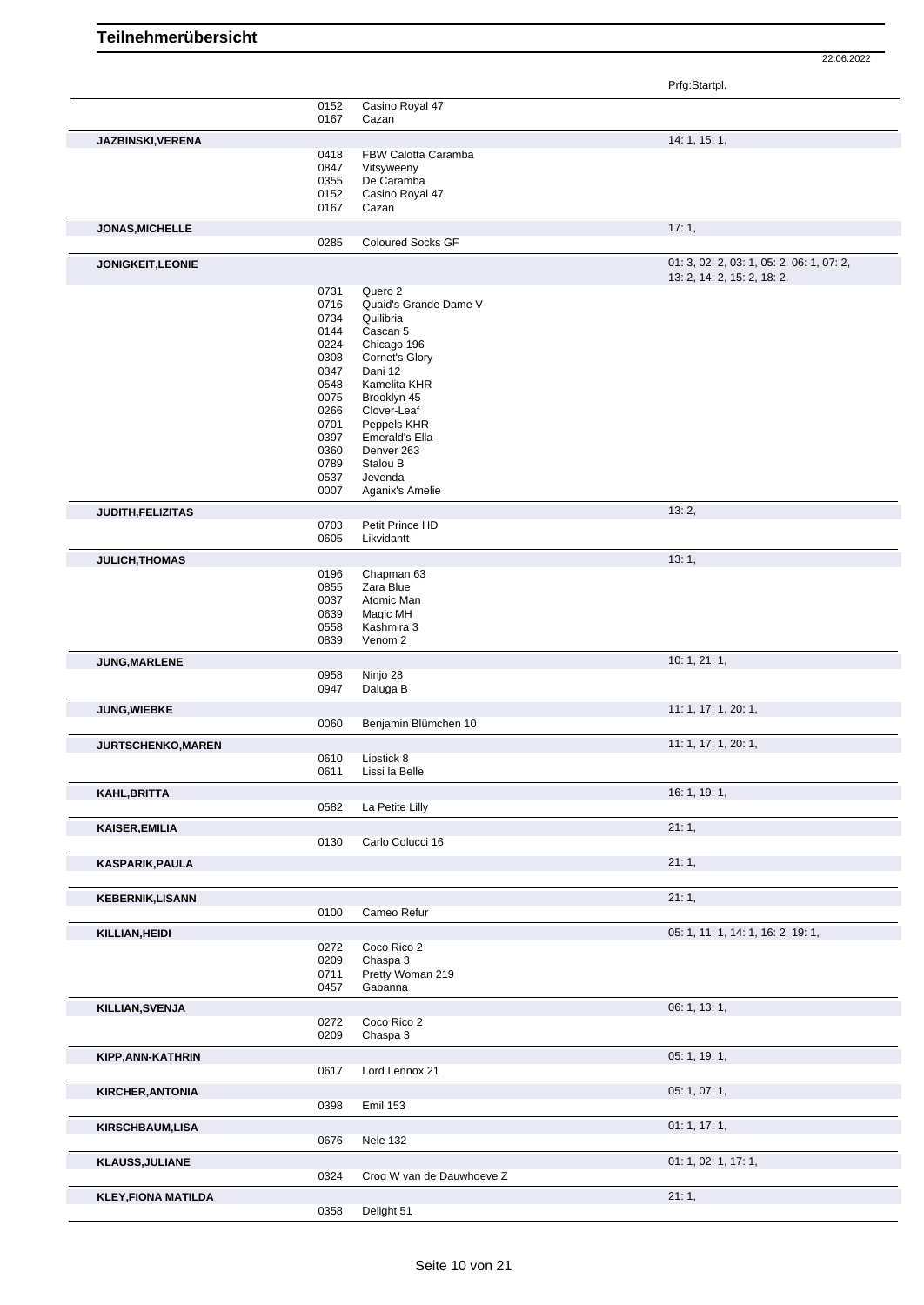|                                |              |                                            | Prfg:Startpl.                      |
|--------------------------------|--------------|--------------------------------------------|------------------------------------|
| <b>KLINCK, ISABELLE</b>        |              |                                            | 01: 1, 02: 1, 03: 1,               |
|                                | 0714         | Qmusic                                     |                                    |
| <b>KLINGER, ZITA MAGDALENA</b> |              |                                            | 15: 1, 18: 1, 19: 1,               |
|                                | 0057         | Bella-Jolene                               |                                    |
| <b>KLINK, JENNIFER</b>         |              |                                            | 14: 1, 16: 1, 19: 1,               |
|                                | 0627         | Luigi 289                                  |                                    |
| KLINKE, ALEXANDER              |              |                                            | 10: 1, 17: 1,                      |
|                                | 0755         | Rovinya                                    |                                    |
| <b>KLINKHAMMER, NINA</b>       | 0547         | Kalliope 11                                | 03: 1, 16: 1, 19: 1,               |
|                                |              |                                            |                                    |
| <b>KLOEBER, CHRISTINE</b>      | 0791         | Stella 1028                                | 06: 2, 11: 2, 13: 2, 14: 2,        |
|                                | 0603         | Levkoi 2                                   |                                    |
|                                | 0178         | Cervinia 6                                 |                                    |
|                                | 0594         | Leander vd Withoeve                        |                                    |
| <b>KLOEBER, JETTE</b>          |              |                                            | 19:1,20:1,                         |
|                                | 0791<br>0178 | Stella 1028<br>Cervinia 6                  |                                    |
| <b>KLUG, JENNA</b>             |              |                                            | 01: 1, 02: 1,                      |
|                                | 0502         | Heaven vh Scheefkasteel                    |                                    |
|                                |              |                                            | 16: 1, 17: 1, 20: 2,               |
| KOCH, FELICIA                  | 0776         | Sieshof's Rosalie                          |                                    |
|                                | 0244         | Cinslay                                    |                                    |
| KOHL, ANGELINA                 |              |                                            | 01: 1, 02: 1, 03: 1,               |
|                                | 0761         | Sandro 383                                 |                                    |
|                                | 0123<br>0362 | Carino V <sub>3</sub><br>Desperado 289     |                                    |
|                                | 0383         | Dorado Z                                   |                                    |
| KOHRS, LARA MICHELLE           |              |                                            | 14: 1, 15: 1,                      |
|                                | 0230         | Chimanski 5                                |                                    |
| KOLCZYNSKI, SANDRA VON         |              |                                            | 01: 2, 02: 2, 06: 2, 13: 2,        |
|                                | 0206         | Charming 31                                |                                    |
|                                | 0660         | <b>Million Sweets</b>                      |                                    |
|                                | 0386<br>0568 | Drops van Overis Z<br>Kjandor van Overis Z |                                    |
|                                | 0029         | Ariane van Overis Z                        |                                    |
|                                | 0378         | Diva van Overis Z                          |                                    |
|                                | 0479<br>0838 | Gordino 28<br>Vegas van Overis             |                                    |
|                                |              |                                            | 01: 2, 02: 2, 03: 2, 04: 2, 08: 1, |
| KOLTHOFF, THORSTEN             | 0643         | <b>Manhattan Blue</b>                      |                                    |
|                                | 0857         | Zazu de Semilly                            |                                    |
|                                | 0576         | L.B. Dante                                 |                                    |
|                                | 0346<br>0737 | Dancing Queen 221<br>Quinta 167            |                                    |
|                                | 0856         | Zazu 16                                    |                                    |
|                                | 0215         | Chelsea 189                                |                                    |
|                                | 0663<br>0402 | Misses Jones van D'Avrije Z<br>Emporio Adi |                                    |
|                                | 0320         | Costa Gavras                               |                                    |
|                                | 0524         | Irish Coffee 32                            |                                    |
|                                | 0607<br>0751 | Limited Edition K 3<br>Rivaal 4            |                                    |
|                                | 0756         | Royalo de Muze                             |                                    |
|                                | 0654         | Memphis D.V.                               |                                    |
|                                | 0729<br>0983 | Queenman A<br>Fangio de Gree               |                                    |
|                                |              |                                            |                                    |
| <b>KONRAD, PHILIPP</b>         | 0461         | Galino K                                   | 02: 1, 03: 1,                      |
|                                |              |                                            |                                    |
| KOOB, LEA                      | 0166         | Cayman 25                                  | 19:1,                              |
|                                | 0271         | Coco Jambo K                               |                                    |
|                                | 0349         | Darboven 4                                 |                                    |
| <b>KOPP, KAROLIN</b>           |              |                                            | 19:1,                              |
|                                | 0694         | Obora's Kanon                              |                                    |
| KOSCHE,LENA                    |              |                                            | 11:1, 17:1,                        |
|                                | 0239         | Ci Ci Top                                  |                                    |
| <b>KRAFT, TABEA</b>            |              |                                            | 10:1,                              |
|                                | 0284         | Colorado Springs 5                         |                                    |
| <b>KRAMM,LENA ROSA</b>         |              |                                            | 01: 2, 02: 2, 03: 2, 04: 1,        |
|                                | 0290<br>0764 | Conner 66<br>Satina la Jolie               |                                    |
|                                | 0450         | Friedrichshof Hot Twix                     |                                    |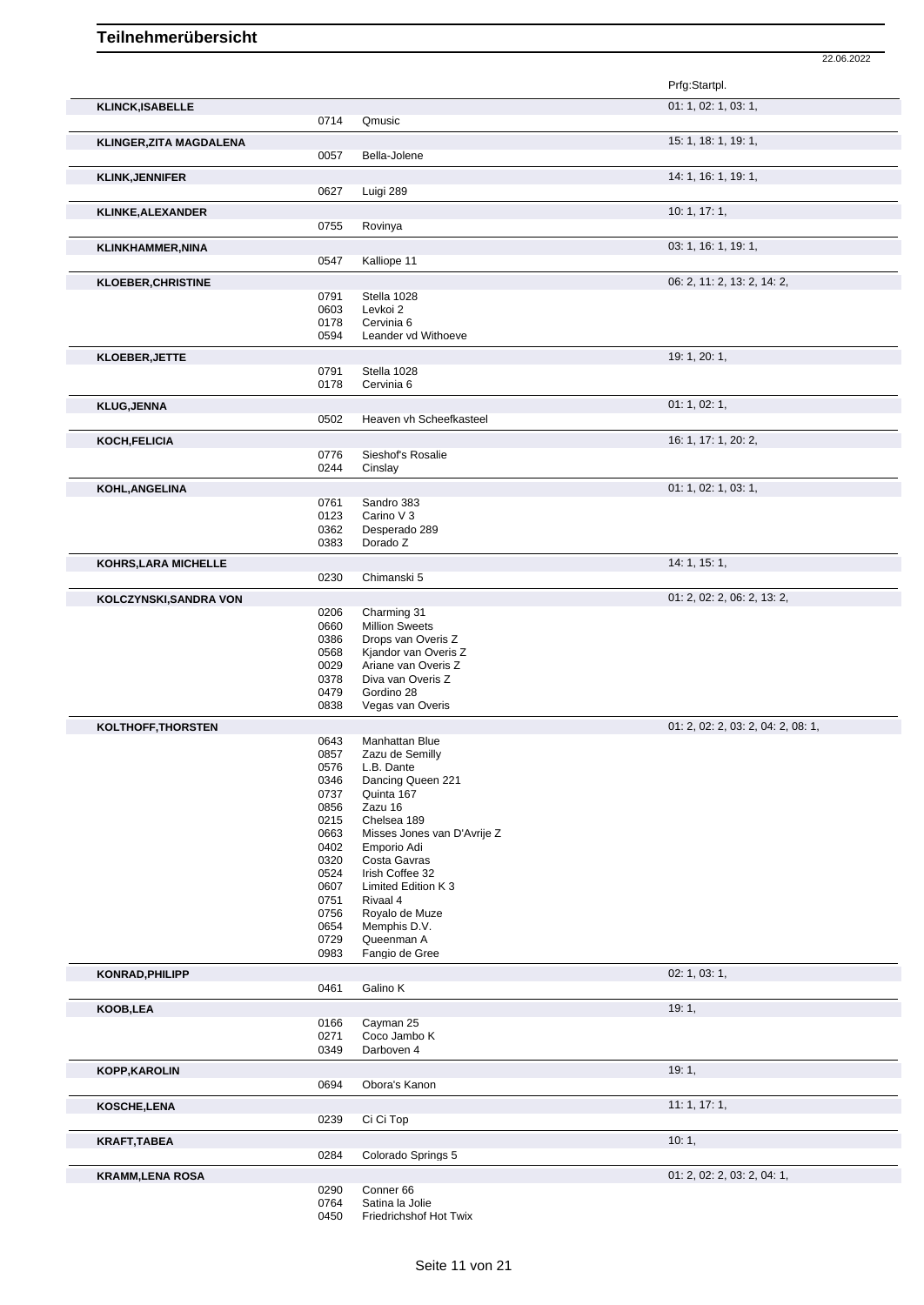Prfg:Startpl.

|                                 | 0212 | Check Me 5                |                                           |
|---------------------------------|------|---------------------------|-------------------------------------------|
|                                 | 0121 | Caribian Bellini          |                                           |
|                                 | 0365 | Diable alezan             |                                           |
|                                 | 0429 | Fit For Jump              |                                           |
|                                 | 0818 | Twisty vh Scheefkasteel Z |                                           |
|                                 | 0752 | Rockhampton Dwerse Hagen  |                                           |
|                                 | 0811 | Tarantula                 |                                           |
| <b>KRAUSS, MAXIMILIAN</b>       |      |                           | 02: 2, 03: 2, 06: 2, 07: 2, 14: 2, 15: 2, |
|                                 |      |                           | 18:2,                                     |
|                                 | 0303 | Coriana 34                |                                           |
|                                 | 0296 | Contico 3                 |                                           |
|                                 | 0743 | Qunoh                     |                                           |
|                                 | 0120 | Carell d'Amour            |                                           |
|                                 | 0049 | <b>Baloue's Girl</b>      |                                           |
|                                 | 0279 | Coeur de Pirate 4         |                                           |
|                                 | 0681 | Nibali                    |                                           |
|                                 | 0797 | Suehaila                  |                                           |
|                                 | 0700 | Peaky Blinder 2           |                                           |
|                                 | 0394 | Elaiza 4                  |                                           |
|                                 | 0523 | Indy 41                   |                                           |
|                                 |      |                           |                                           |
| <b>KRON, NATASCHA</b>           |      |                           | 05:1,                                     |
|                                 | 0074 | <b>Brigand des Biez</b>   |                                           |
| <b>KRUEGER, MAX</b>             |      |                           | 15: 1, 18: 1, 19: 1,                      |
|                                 | 0381 | Donna Lilly M             |                                           |
| <b>KRUEMMEL, CLARA PATRICIA</b> |      |                           | 10: 1, 17: 1,                             |
|                                 | 0430 | Five Star 5               |                                           |
| KUEHN, ANNIKA                   |      |                           | 01: 1, 02: 2, 03: 2, 07: 1, 13: 1,        |
|                                 | 0323 | Crespo 6                  |                                           |
|                                 | 0387 | Dugi Otok                 |                                           |
|                                 | 0401 | Empire 201                |                                           |
|                                 | 0974 | Quantico vom Klint        |                                           |
|                                 | 0830 | Uricado                   |                                           |
|                                 | 0229 | Chilly Lilly ZH           |                                           |
|                                 | 0119 | Caramba ZH                |                                           |
|                                 | 0973 | Mini Dollar 3             |                                           |
| <b>KUMST, MARIE</b>             |      |                           | 17:1,                                     |
|                                 | 0047 | <b>Ballybolger Dido</b>   |                                           |
| KUNKEL, MARINA                  |      |                           | 14: 1, 18: 1,                             |
|                                 | 0857 | Zazu de Semilly           |                                           |
| KUNZENDORF, LILLI               |      |                           | 21:1,                                     |
|                                 | 0968 | Cairo 53                  |                                           |
| <b>LACHER, NICOLE</b>           |      |                           | 01: 1, 02: 1, 06: 2,                      |
|                                 | 0421 | Feivel 202                |                                           |
|                                 | 0190 | Chakra 8                  |                                           |
|                                 | 0202 | Charlotte 207             |                                           |
|                                 | 0096 | Calla R                   |                                           |
|                                 | 0247 | Claritant                 |                                           |
|                                 | 0137 | Cas Laquero T             |                                           |
|                                 | 0019 | Andagio 3                 |                                           |
|                                 | 0787 | Special Joy               |                                           |
| LANGOHR, DOROTHEE               |      |                           | 10:1, 21:1,                               |
|                                 | 0026 | Arconaea xx               |                                           |
| LAUER, JOHANNA                  |      |                           | 17:1,                                     |
|                                 | 0938 | Chocolate 97              |                                           |
| LAUTENSCHLAEGER-CZERNEK,EV      |      |                           | 01: 1, 14: 1, 18: 1,                      |
|                                 | 0078 | <b>Bussy Girl</b>         |                                           |
|                                 | 0056 | Bella-Donna 15            |                                           |
|                                 | 0824 | Unicorn van Overis        |                                           |
| LAUTZ, PETER                    |      |                           | 20:1,                                     |
|                                 | 0115 | Captain Chocolate         |                                           |
| LAUX, JOERG                     |      |                           | 02: 1, 03: 1, 05: 2, 14: 1, 15: 2, 18: 2, |
|                                 |      |                           | 19:1,                                     |
|                                 | 0678 | Nennette du Chateau L     |                                           |
|                                 | 0128 | Carla Columna L           |                                           |
|                                 | 0331 | Curt the Cute             |                                           |
|                                 | 0127 | Carla Caronja L           |                                           |
| <b>LEBOLD, MARIA</b>            |      |                           | 06: 1, 13: 1,                             |
|                                 | 0690 | Now Jump                  |                                           |
|                                 | 0403 | Emporio Armani 5          |                                           |
|                                 | 0094 | Calimerá                  |                                           |
|                                 | 0170 | Cebell 2                  |                                           |
|                                 | 0803 | Swarovski As              |                                           |
|                                 | 0482 | Granata 11                |                                           |
|                                 | 0495 | Haiti VII                 |                                           |
|                                 | 0295 | Constanze 63              |                                           |
|                                 |      |                           |                                           |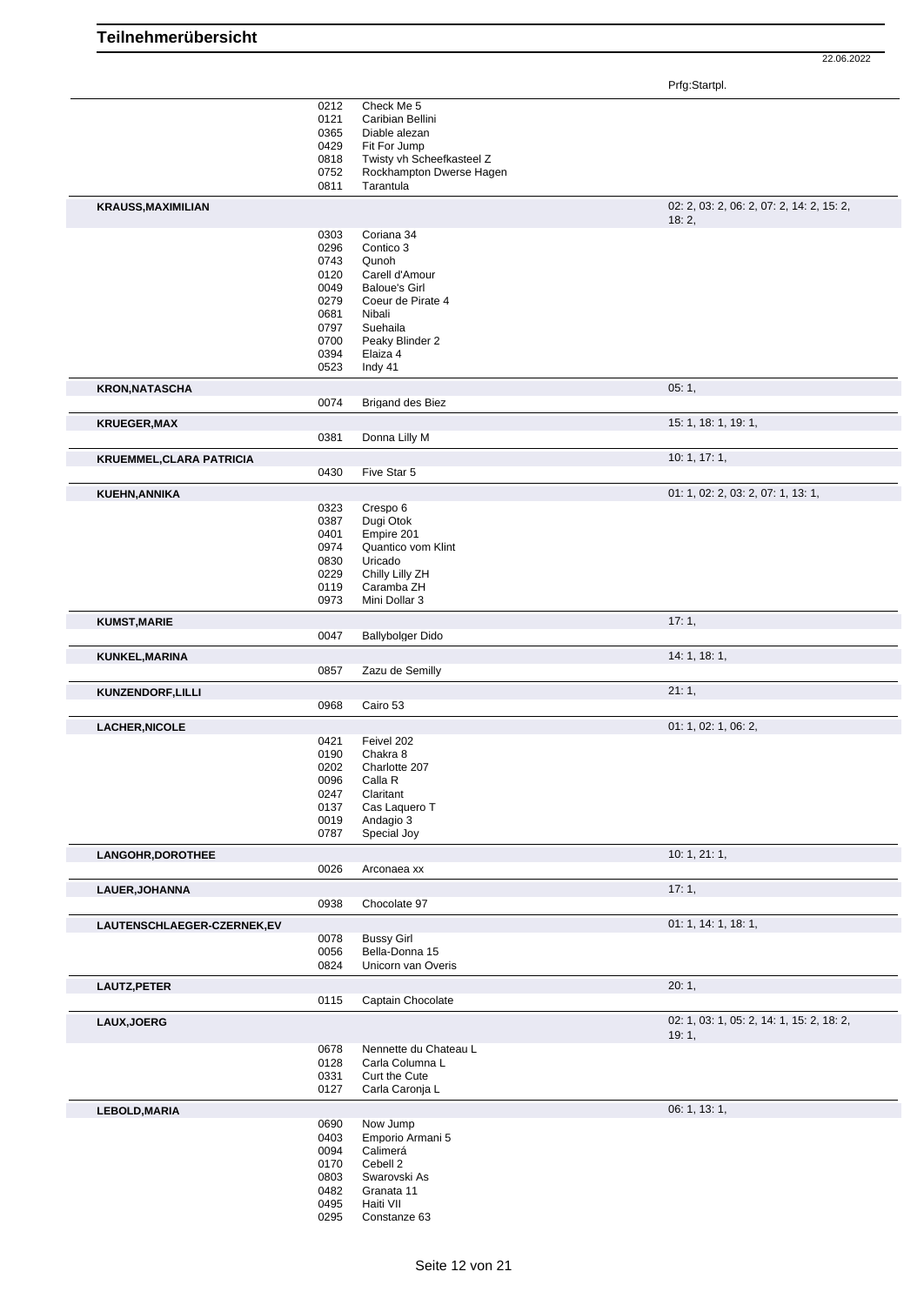|                                   |              |                                               | Prfg:Startpl.                             |
|-----------------------------------|--------------|-----------------------------------------------|-------------------------------------------|
|                                   | 0325         | Cross over 5                                  |                                           |
|                                   | 0721         | Quasilotta SH                                 |                                           |
|                                   | 0122         | Carinja 28                                    |                                           |
|                                   | 0156         | Cassis de Gesves                              |                                           |
|                                   | 0408<br>0150 | Evina 'L<br>Cash Stargazer                    |                                           |
|                                   |              |                                               |                                           |
| LEMMERZ, ALINA                    | 0126         | Carla 246                                     | 19:1,                                     |
|                                   | 0533         | Ivo W                                         |                                           |
| LEYENDECKER, SVEN                 |              |                                               | 05: 2, 14: 2, 16: 1, 18: 2,               |
|                                   | 0332         | Cusumano                                      |                                           |
|                                   | 0236         | Chuck 34                                      |                                           |
|                                   | 0328         | Culimero                                      |                                           |
| <b>LOCHMANN, NADINE</b>           |              |                                               | 11: 1, 16: 1, 20: 1,                      |
|                                   | 0644         | Marielle 13                                   |                                           |
| LOEW, MARCO                       |              |                                               | 03: 2, 04: 2, 06: 2, 08: 1, 14: 2,        |
|                                   | 0028         | Aria 9                                        |                                           |
|                                   | 0736         | Quinny Medoc                                  |                                           |
|                                   | 0484         | Granturana                                    |                                           |
|                                   | 0436         | <b>Flying Temptation</b>                      |                                           |
|                                   | 0248         | Clark 27                                      |                                           |
|                                   | 0733         | Quibelle 37                                   |                                           |
|                                   | 0087         | Calea R                                       |                                           |
|                                   | 0483         | Grand Hope                                    |                                           |
|                                   | 0551         | Kannut 2                                      |                                           |
|                                   | 0785         | Solo con Giotto 3                             |                                           |
|                                   | 0435<br>0826 | <b>Flying Frodo</b><br><b>Upper East Side</b> |                                           |
| <b>MAHNKE, HANNA</b>              |              |                                               | 16: 1, 19: 1,                             |
|                                   | 0481         | Gräfin Stakkata                               |                                           |
| <b>MAIER, CHRISTINA</b>           |              |                                               | 12:1,                                     |
|                                   | 0814         | Tingeling 3                                   |                                           |
|                                   | 0501         | Heathrow's Lola                               |                                           |
| <b>MANET, FRANZISKA</b>           |              |                                               | 21:1,                                     |
|                                   | 0406         | Erik 61                                       |                                           |
| <b>MARTINEZ PIEDRAHITA, ELISA</b> |              |                                               | 05: 1, 16: 1, 19: 1,                      |
|                                   | 0254         | Clay's Fine Lady                              |                                           |
| <b>MERTEN, FRANZISKA</b>          |              |                                               | 02: 1, 03: 2, 04: 2, 06: 2, 07: 2, 13: 1, |
|                                   |              |                                               | 14:1,                                     |
|                                   | 0411         | Face 18                                       |                                           |
|                                   | 0243         | Cinderella S 5                                |                                           |
|                                   | 0090         | Calidor VA                                    |                                           |
|                                   | 0451<br>0225 | Fritz Feuerblitz 4<br>Chice Lotti M           |                                           |
| <b>METZIG,LEA</b>                 |              |                                               | 01: 3, 05: 2, 12: 3,                      |
|                                   | 0782         | SM Cool Curly                                 |                                           |
|                                   | 0783         | <b>SM Crusader</b>                            |                                           |
|                                   | 0781         | SM Coco Champ                                 |                                           |
|                                   | 0467         | Genua 96                                      |                                           |
|                                   | 0834         | Valhalla 5                                    |                                           |
| <b>MINK, JONTE</b>                |              |                                               | 02: 1, 03: 2, 04: 2, 06: 2, 07: 1, 08: 1, |
|                                   |              |                                               | 09: 1, 13: 2,                             |
|                                   | 0875         | Cassis 64                                     |                                           |
|                                   | 0923         | Special Envoy 6                               |                                           |
|                                   | 0868         | <b>BRS Captain Citaro</b>                     |                                           |
|                                   | 0877         | Cayus 3                                       |                                           |
|                                   | 0871         | Call me Cassini<br>Cantica 2                  |                                           |
|                                   | 0872<br>0864 | Adelheid 56                                   |                                           |
|                                   | 0918         | Olymp 58                                      |                                           |
|                                   | 0917         | Ninja Warrior                                 |                                           |
|                                   | 0907         | Lady Gaga 49                                  |                                           |
|                                   | 0876         | Catanzaro 5                                   |                                           |
|                                   | 0891         | Dame Noir 5                                   |                                           |
|                                   | 0034         | Asti Cinzano 14                               |                                           |
|                                   | 0897         | Eagle 19                                      |                                           |
|                                   | 0896         | E'clipse Solaire Verde                        |                                           |
|                                   | 0888         | Crunchy Flip                                  |                                           |
|                                   | 0914         | Messenger's Boy                               |                                           |
|                                   | 0874         | Carlotta 367                                  |                                           |
|                                   | 0906         | Karl Lagerfeld 4                              |                                           |
|                                   | 0922         | SMA Esmeralda                                 |                                           |
|                                   | 0899         | El Contigo                                    |                                           |
|                                   | 0902         | For Adele                                     |                                           |
|                                   | 0878         | Chatino                                       |                                           |
|                                   | 0901         | Exsklusiv                                     |                                           |
|                                   | 0865         | Arecento                                      |                                           |
|                                   | 0894         | Donatella Versace 5                           |                                           |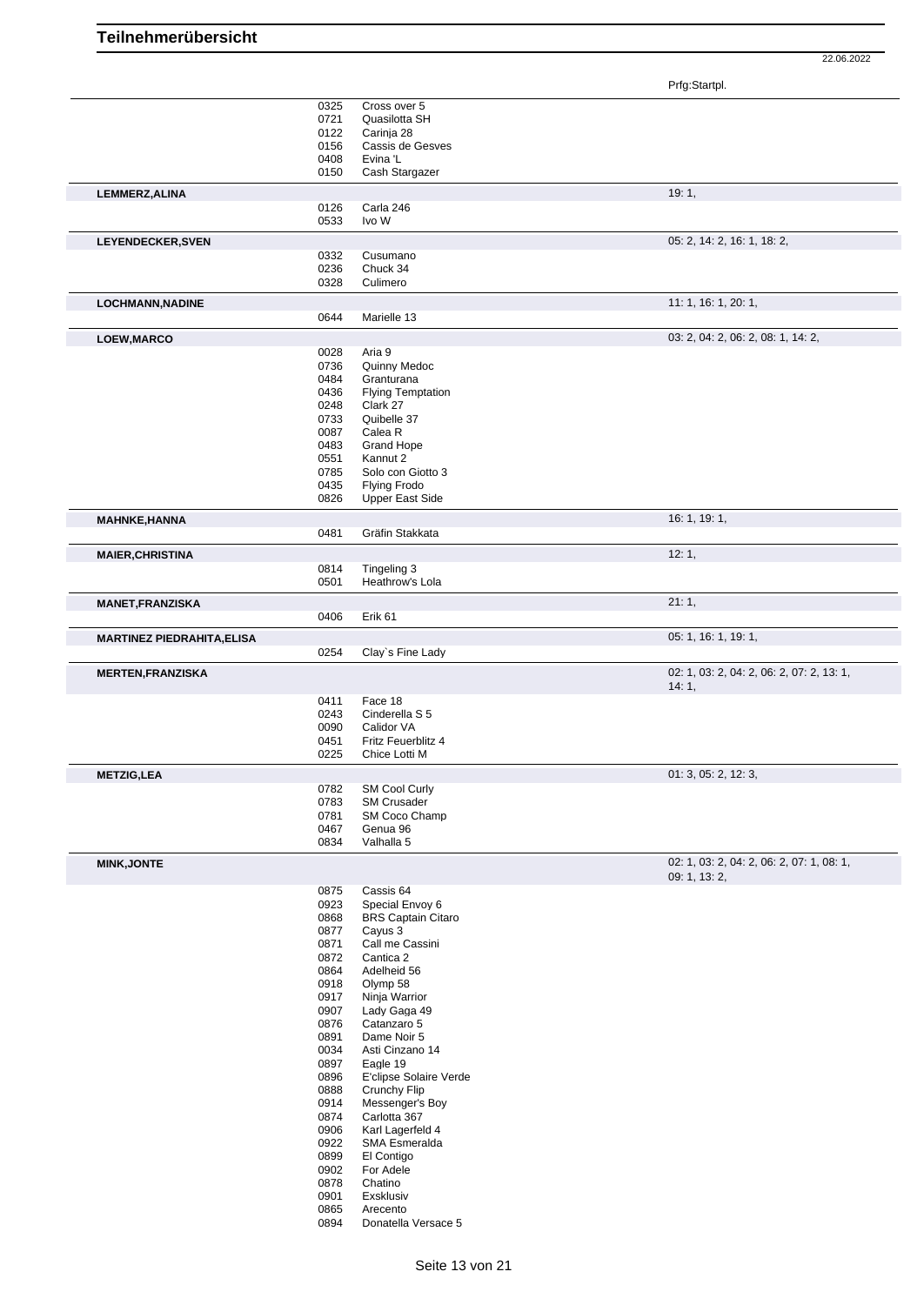Prfg:Startpl.

|                             | 0903 | Hufido white              |                                           |
|-----------------------------|------|---------------------------|-------------------------------------------|
|                             | 0863 | Abadan 103                |                                           |
|                             | 0880 | Chiasso S                 |                                           |
|                             | 0904 | Joco Uno                  |                                           |
|                             | 0887 | <b>Cruising Hilde</b>     |                                           |
|                             | 0900 | Esteban's Twinkeling Z    |                                           |
|                             | 0905 | Jonage LVP                |                                           |
|                             | 0869 | C Pallini                 |                                           |
|                             | 0892 | Deauville Z               |                                           |
|                             |      |                           |                                           |
| <b>MOHL, LARISSA</b>        |      |                           | 02: 1, 03: 1, 20: 1,                      |
|                             | 0161 | Catch Champ BS            |                                           |
|                             |      |                           | 03: 1, 05: 2, 06: 1, 13: 1, 14: 1, 15: 2, |
| <b>MOHN, THERESA</b>        | 0005 | Afra 161                  |                                           |
|                             |      |                           |                                           |
|                             | 0741 | Quizak                    |                                           |
|                             | 0025 | Apache 273                |                                           |
| <b>MOSER-NOUJAIM, SARAH</b> |      |                           | 01: 1, 03: 1, 05: 2,                      |
|                             | 0142 | Cascada 121               |                                           |
|                             | 0173 | Cena 9                    |                                           |
|                             | 0333 | Cynthia 53                |                                           |
|                             | 0503 | Helena XXXV               |                                           |
|                             | 0499 | Harvey 67                 |                                           |
|                             | 0065 | Bijou du Rouet 5          |                                           |
|                             |      |                           |                                           |
| <b>MOURET, LAVINIA</b>      |      |                           | 01: 1, 02: 1, 11: 1, 17: 1, 20: 1,        |
|                             | 0375 | Dinken Junior             |                                           |
|                             | 0046 | Ballinagore Bambi         |                                           |
|                             | 0466 | Gaytano 7                 |                                           |
|                             | 0366 | Diadeem                   |                                           |
|                             |      |                           | 10:1,                                     |
| <b>MUELLER, SOPHIE</b>      |      |                           |                                           |
|                             | 0011 | Aktivia                   |                                           |
| <b>NADJSOMBATI, MELANIE</b> |      |                           | 11:1, 17:1,                               |
|                             | 0802 | Sveja 2                   |                                           |
|                             |      |                           |                                           |
| <b>NAU, SOPHIA</b>          |      |                           | 17:1,20:1,                                |
|                             | 0792 | Stella Ardore             |                                           |
| NEIFER, ANDREA              |      |                           | 03: 1, 16: 1, 20: 1,                      |
|                             | 0044 | Ballerina 330             |                                           |
|                             |      |                           |                                           |
| <b>NELS, ROBIN</b>          |      |                           | 03: 1, 04: 1, 06: 1, 08: 1, 13: 1,        |
|                             | 0881 | Choccochino               |                                           |
|                             | 0875 | Cassis 64                 |                                           |
|                             | 0923 | Special Envoy 6           |                                           |
|                             | 0868 | <b>BRS Captain Citaro</b> |                                           |
|                             | 0877 | Cayus 3                   |                                           |
|                             | 0871 | Call me Cassini           |                                           |
|                             | 0872 | Cantica 2                 |                                           |
|                             | 0864 | Adelheid 56               |                                           |
|                             | 0918 | Olymp 58                  |                                           |
|                             |      | Ninja Warrior             |                                           |
|                             |      |                           |                                           |
|                             | 0917 |                           |                                           |
|                             | 0907 | Lady Gaga 49              |                                           |
|                             | 0876 | Catanzaro 5               |                                           |
|                             | 0891 | Dame Noir 5               |                                           |
|                             | 0897 | Eagle 19                  |                                           |
|                             | 0920 | SMA Diarano               |                                           |
|                             | 0896 | E'clipse Solaire Verde    |                                           |
|                             | 0888 | Crunchy Flip              |                                           |
|                             | 0914 | Messenger's Boy           |                                           |
|                             | 0874 | Carlotta 367              |                                           |
|                             | 0906 | Karl Lagerfeld 4          |                                           |
|                             | 0884 | Coco Chanel 286           |                                           |
|                             | 0922 | SMA Esmeralda             |                                           |
|                             | 0921 | <b>SMA Disney</b>         |                                           |
|                             | 0899 | El Contigo                |                                           |
|                             | 0878 | Chatino                   |                                           |
|                             | 0901 | Exsklusiv                 |                                           |
|                             | 0865 | Arecento                  |                                           |
|                             | 0903 | Hufido white              |                                           |
|                             | 0863 | Abadan 103                |                                           |
|                             | 0890 | Dagobert 133              |                                           |
|                             | 0904 | Joco Uno                  |                                           |
|                             | 0887 | <b>Cruising Hilde</b>     |                                           |
|                             | 0900 | Esteban's Twinkeling Z    |                                           |
|                             | 0905 | Jonage LVP                |                                           |
|                             | 0869 | C Pallini                 |                                           |
|                             | 0892 | Deauville Z               |                                           |
|                             |      |                           |                                           |
| NEUMANN, ANNI               |      |                           | 01: 1, 02: 1, 05: 2, 16: 2,               |
|                             | 0079 | C'est la Vie 113          |                                           |
|                             | 0085 | Caja 45                   |                                           |
|                             | 0708 | Pocket Rocket 5           |                                           |
| NEUMANN, MARLA-JOY          | 0806 | Tabitha 9                 | 21:1,                                     |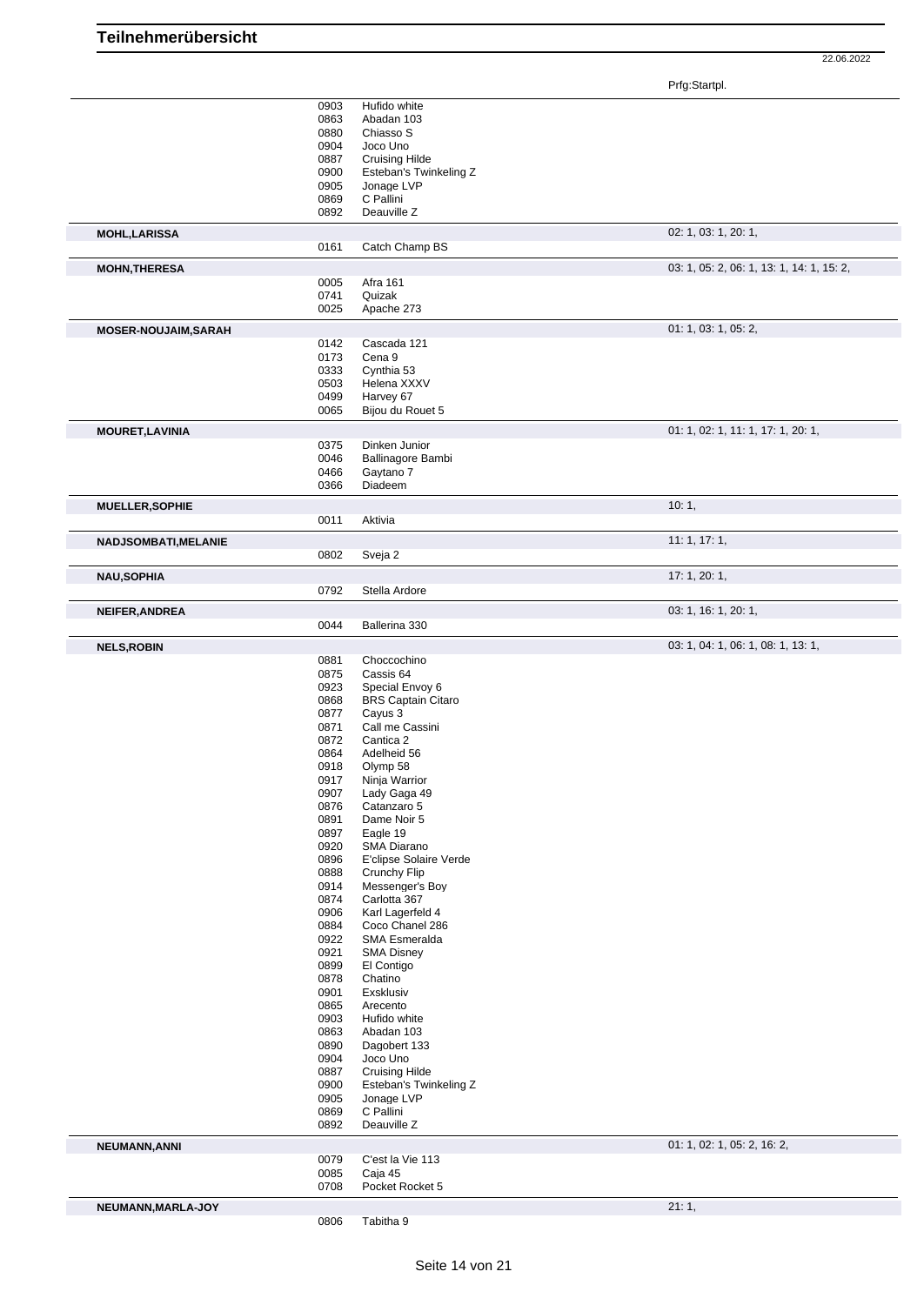|                         |              |                                      | Prfg:Startpl.                                      |
|-------------------------|--------------|--------------------------------------|----------------------------------------------------|
| NEUMANN, VALESKA        |              |                                      | 10: 1, 17: 1,                                      |
|                         | 0882         | Choose Me 6                          |                                                    |
|                         | 0916         | <b>Nele 167</b>                      |                                                    |
| NIKLAS, VERA            |              |                                      | 05: 1, 15: 1,                                      |
|                         | 0270         | Coco Chanel H                        |                                                    |
| <b>OBERESCH, DENISE</b> |              |                                      | 16: 1, 17: 1,                                      |
|                         | 0099         | Calli Cool C                         |                                                    |
| <b>OLD, LILLI</b>       | 0715         | Quadros 4                            | 11: 1, 20: 1,                                      |
|                         |              |                                      |                                                    |
| ORIO, LILLI             |              |                                      | 01: 1, 02: 1, 03: 1, 04: 1, 05: 1, 15: 1,<br>16:1, |
|                         | 0267         | Cnoppers                             |                                                    |
|                         | 0053         | <b>BEC Aurora</b>                    |                                                    |
| PETSCH, NINA            |              |                                      | 15: 1, 16: 1,                                      |
|                         | 0528         | It's Corny                           |                                                    |
| PFEIFFER, FOKKO         |              |                                      | 01: 1, 03: 2, 04: 1, 08: 1,                        |
|                         | 0609         | Lipstick 12                          |                                                    |
|                         | 0393<br>0446 | Edwina 24<br>Franzi MN               |                                                    |
|                         | 0097         | Callas de Caplan                     |                                                    |
|                         | 0730         | Querida 107                          |                                                    |
|                         | 0722         | Quater's Rubin B                     |                                                    |
|                         | 0445         | Franklin GT                          |                                                    |
| PHILIPP, NIKLAS         |              |                                      | 03:1,                                              |
|                         | 0443         | Four of a Kind Eda Z                 |                                                    |
| <b>PLOESSER, MARIE</b>  |              |                                      | 10: 1, 17: 1,                                      |
|                         | 0563         | Kimbaley 3                           |                                                    |
| POLINSKI, CHIARA        |              |                                      | 13: 1, 14: 2, 18: 2,                               |
|                         | 0565         | King Windsor                         |                                                    |
|                         | 0575         | L.B. Carlucci                        |                                                    |
| PONTANI, LARA ADRIENNE  |              |                                      | 17:1,                                              |
|                         | 0895         | Duke of Pommern                      |                                                    |
| PORZEL, SABRINA         |              |                                      | 05: 1, 16: 1,                                      |
|                         | 0850         | Winnetou 973                         |                                                    |
| PULLMANN, KIM UTA       |              |                                      | 11:1, 17:1,                                        |
|                         | 0578         | La Comtess                           |                                                    |
|                         | 0159         | Cataleya 31                          |                                                    |
| PULLMANN,LEA            |              |                                      | 10:1,                                              |
|                         | 0191         | Chalero                              |                                                    |
| QUILLING, SANNE         |              |                                      | 17:1,                                              |
|                         | 0373         | Diarado's Destiny                    |                                                    |
| RASCH, JOANA            |              |                                      | 16: 1, 17: 1,                                      |
|                         | 0195         | Chaplins Wonderpie S                 |                                                    |
| <b>RASMUSSEN,INGA</b>   |              |                                      | 07: 1, 14: 1, 15: 1,                               |
|                         | 0799         | Sunset Gold 3                        |                                                    |
| RAUBENHEIMER, VANESSA   |              |                                      | 02: 2, 03: 2, 04: 2, 06: 2, 07: 1, 08: 2,          |
|                         |              |                                      | 09:1,                                              |
|                         | 0679<br>0246 | Neugschwent's Castella<br>Claire 172 |                                                    |
|                         | 0275         | Codex 28                             |                                                    |
|                         | 0487         | Grode Deern                          |                                                    |
|                         | 0213         | Checker 80                           |                                                    |
|                         | 0160         | Catalina 50                          |                                                    |
|                         | 0513         | Honey Bunny 2                        |                                                    |
|                         | 0843<br>0352 | Vicky 267<br>Dax 68                  |                                                    |
|                         | 0848         | Viva Las Vegas W                     |                                                    |
|                         | 0981         | Championnesse de la coeur            |                                                    |
|                         | 0306         | Cornet XL                            |                                                    |
|                         | 0666         | Munin                                |                                                    |
|                         | 0545         | Kalifa 9                             |                                                    |
|                         | 0174         | Ceovisto                             |                                                    |
|                         | 0440<br>0773 | Forever Fun W<br>Shanaja 9           |                                                    |
|                         | 0370         | Dialotta 6                           |                                                    |
|                         | 0804         | Sweet Locke                          |                                                    |
|                         | 0186         | Chaccuna S                           |                                                    |
|                         | 0070<br>0543 | Bonfire Heart 12<br>Kaleni Jo        |                                                    |
|                         |              |                                      |                                                    |
| <b>REISS, LAURA</b>     |              |                                      | 17:1,                                              |
|                         | 0454<br>0164 | Fynnley<br>Catherine 4               |                                                    |
|                         |              |                                      |                                                    |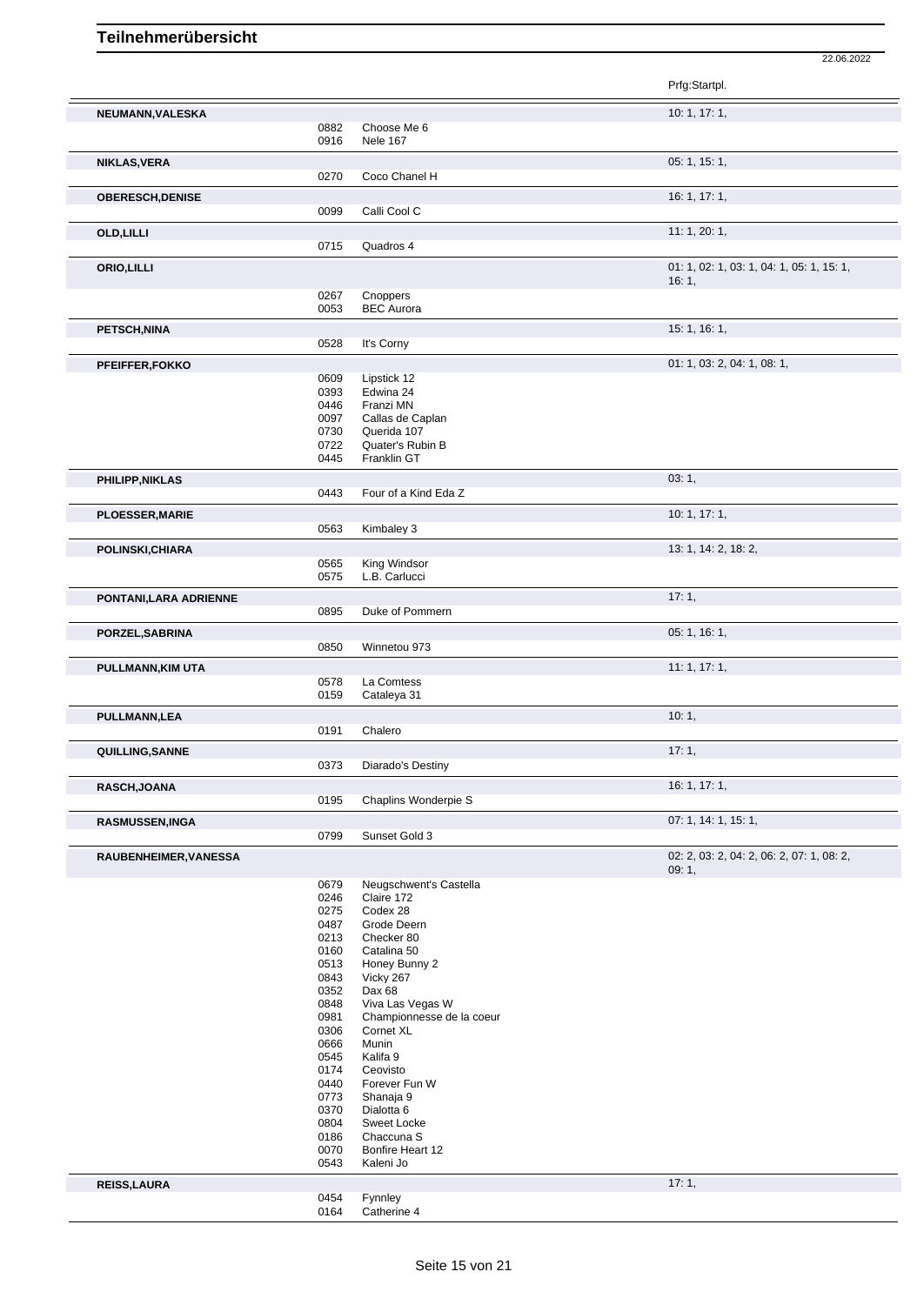|                        |              |                                     | Prfg:Startpl.        |
|------------------------|--------------|-------------------------------------|----------------------|
| <b>REISSIG, LIVIA</b>  |              |                                     | 21:1,                |
|                        | 0058         | Benita 55                           |                      |
| REITBAUER, ALEXANDER   |              |                                     | 06: 2, 13: 1, 14: 1, |
|                        | 0534         | Jamar d'Ysenbeeck Z                 |                      |
|                        | 0519         | Inca's Big Think                    |                      |
|                        | 0859         | Zirconne EB Z                       |                      |
| REITBAUER, GEORG-KARL  |              |                                     | 06: 2, 13: 2, 14: 2, |
|                        | 0103         | Camillo 192                         |                      |
|                        | 0082         | Caiero 3                            |                      |
|                        | 0251         | Classic Catoo                       |                      |
|                        | 0077<br>0419 | Buddy 170<br>Fedette                |                      |
|                        |              |                                     |                      |
| <b>REUMERS, EMILIE</b> |              |                                     | 21:1,                |
|                        | 0742         | Qumaira 2                           |                      |
| <b>RICHTER, LIA</b>    |              |                                     | 10: 1, 21: 1,        |
|                        | 0500         | Hazy Star                           |                      |
| RIEDEL, JAN            |              |                                     | 20:1,                |
|                        | 0124         | Carisio 2                           |                      |
| <b>RIEMANN, CARON</b>  |              |                                     | 01:1, 17:1,          |
|                        | 0377         | Ditsche                             |                      |
|                        |              |                                     |                      |
| <b>RITTER, LEONIE</b>  | 0027         | Arcos 14                            | 19:1,                |
|                        | 0750         | RG Couci-Couça                      |                      |
|                        |              |                                     |                      |
| <b>ROBINE, JASPER</b>  |              | Delodiena                           | 15: 1, 16: 1, 18: 1, |
|                        | 0359         |                                     |                      |
| ROEMER, NATASCHA       |              |                                     | 17:1,                |
|                        | 0278         | Coeur Calino                        |                      |
| <b>ROEMMELT,EVA</b>    |              |                                     | 10:2,                |
|                        | 0674         | Nebomuk                             |                      |
|                        | 0001         | Aaron 369                           |                      |
| <b>ROTH, BRITT</b>     |              |                                     | 04: 1, 06: 2, 09: 1, |
|                        | 0931         | Camires                             |                      |
|                        | 0928         | Atthina                             |                      |
|                        | 0930         | Caboto 2                            |                      |
|                        | 0944<br>0942 | Cristall 11<br>Conan 51             |                      |
|                        | 0963         | Shooting Star 32                    |                      |
|                        | 0939         | City Girl 5                         |                      |
|                        | 0946         | Curly 99                            |                      |
|                        | 0950         | Elvira 77                           |                      |
|                        | 0943         | Conas                               |                      |
|                        | 0955<br>0960 | Jeffrey 19<br>Quendresa PF          |                      |
|                        | 0941         | Codriano                            |                      |
|                        | 0945         | Cunigunde                           |                      |
|                        | 0932         | Cascadya                            |                      |
|                        | 0937         | Charly's Dream R                    |                      |
|                        | 0925<br>0952 | Adeway<br>Hertoch van't Prinsenveld |                      |
|                        | 0965         | Ut de B'Neville                     |                      |
|                        | 0953         | It's Diamond Cruz                   |                      |
| <b>ROTH, KATHRIN</b>   |              |                                     | 16: 1, 18: 1,        |
|                        | 0111         | Canuck                              |                      |
|                        | 0321         | Cracker 39                          |                      |
| <b>ROTH, MIKKA</b>     |              |                                     | 04: 1, 08: 1,        |
|                        | 0940         | Clayton 36                          |                      |
|                        | 0931         | Camires                             |                      |
|                        | 0928         | Atthina                             |                      |
|                        | 0930         | Caboto 2                            |                      |
|                        | 0944         | Cristall 11                         |                      |
|                        | 0942<br>0963 | Conan 51<br>Shooting Star 32        |                      |
|                        | 0939         | City Girl 5                         |                      |
|                        | 0946         | Curly 99                            |                      |
|                        | 0950         | Elvira 77                           |                      |
|                        | 0873         | Carlchen S 4                        |                      |
|                        | 0943         | Conas                               |                      |
|                        | 0955<br>0960 | Jeffrey 19<br>Quendresa PF          |                      |
|                        | 0935         | Cathleen 45                         |                      |
|                        | 0932         | Cascadya                            |                      |
|                        | 0925         | Adeway                              |                      |
|                        | 0952         | Hertoch van't Prinsenveld           |                      |
|                        | 0965         | Ut de B'Neville<br><b>Bobby Bob</b> |                      |
|                        | 0929         |                                     |                      |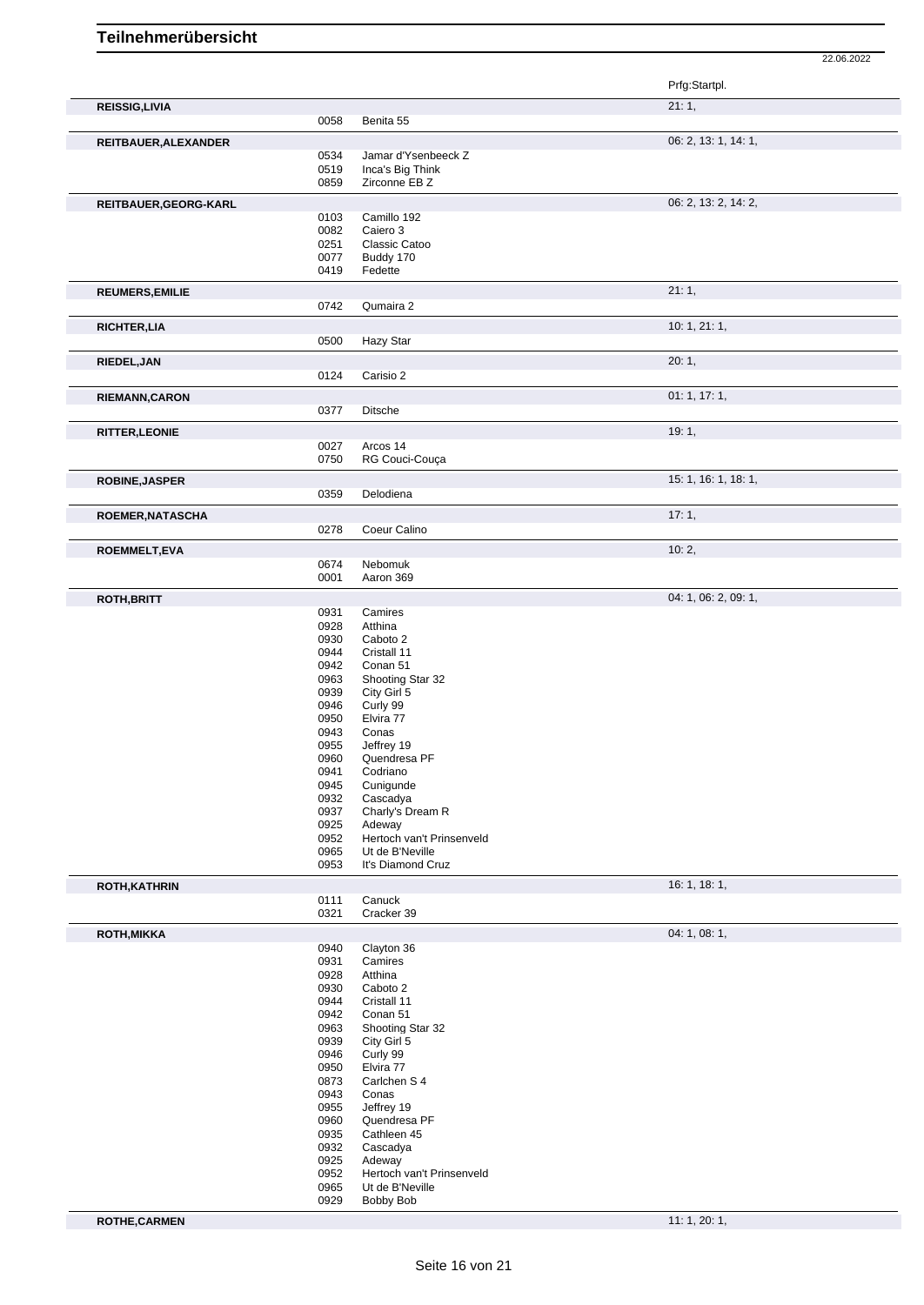|                                |              |                                      | Prfg:Startpl.                             |
|--------------------------------|--------------|--------------------------------------|-------------------------------------------|
|                                | 0042         | Bali SJ                              |                                           |
| ROTHERMEL, BIRTE               |              |                                      | 15: 1, 16: 1, 19: 1,                      |
|                                | 0719         | Quarida la Diva                      |                                           |
| ROTTNER, JELLA ANDREA          |              |                                      | 05: 1, 19: 1,                             |
|                                | 0957         | Nesquick Courtier                    |                                           |
| SAAL, LINA                     |              |                                      | 11:1, 17:1,                               |
|                                | 0956         | Leviosa 4                            |                                           |
| <b>SAUER, NICO</b>             |              |                                      | 02: 2, 03: 2, 06: 1, 13: 1, 14: 1, 15: 1, |
|                                | 0852         | Wolkenstern 17                       |                                           |
|                                | 0489         | Grosso 22                            |                                           |
|                                | 0242<br>0456 | Cinderella H 5<br>Gabalier 7         |                                           |
|                                |              |                                      |                                           |
| SCHAEFER, KARL-GEORG           | 0017         | Amicello K                           | 02: 1, 03: 2, 04: 3, 05: 1, 08: 2, 09: 1, |
|                                | 0784         | Snorra                               |                                           |
|                                | 0415         | Fanta Queen                          |                                           |
|                                | 0567         | Kitalpha 2                           |                                           |
|                                | 0827         | Uppsala 25                           |                                           |
|                                | 0417<br>0849 | Fariaimp<br>Walzerkönig 21           |                                           |
|                                | 0831         | Utopia 73                            |                                           |
|                                | 0465         | Gasparo 35                           |                                           |
|                                | 0187         | Chacforkee                           |                                           |
|                                | 0256         | Clemens 80                           |                                           |
|                                | 0485         | Great Blue 3                         |                                           |
| <b>SCHESTAK, AMY</b>           | 0875         | Cassis 64                            | 18: 2, 19: 2,                             |
|                                | 0959         | Pepit'est                            |                                           |
|                                | 0954         | Jair                                 |                                           |
| <b>SCHLOEGEL,LENI</b>          |              |                                      | 20:1,                                     |
|                                | 0504         | Hermes de Voyage                     |                                           |
| <b>SCHMIDT, AXEL</b>           |              |                                      | : 0,                                      |
|                                |              |                                      |                                           |
| <b>SCHMIDT, HANNAH</b>         |              |                                      | 18: 1, 19: 1,                             |
|                                | 0588         | Lajos 55                             |                                           |
|                                | 0687         | No Matter 3                          |                                           |
|                                | 0845         | Vidalgo 11                           |                                           |
|                                | 0498<br>0691 | Harly 6                              |                                           |
|                                | 0647         | Number Five 5<br>Master vd Hooghoeve |                                           |
|                                |              |                                      | 18:2,                                     |
| <b>SCHMIDT, HEIKO</b>          | 0588         | Lajos 55                             |                                           |
|                                | 0687         | No Matter 3                          |                                           |
|                                | 0845         | Vidalgo 11                           |                                           |
|                                | 0498         | Harly 6                              |                                           |
|                                | 0691         | Number Five 5                        |                                           |
|                                | 0647         | Master vd Hooghoeve                  |                                           |
| <b>SCHMIERER, SARAH</b>        |              |                                      | 12:1,                                     |
|                                | 0341         | Daenerys 18                          |                                           |
| <b>SCHMITZ,LINA</b>            | 0637         | Maffic                               | 10: 1, 21: 1,                             |
|                                | 0366         | Diadeem                              |                                           |
| <b>SCHMITZ, VOLKER</b>         |              |                                      | 16: 1, 19: 1,                             |
|                                | 0488         | Grossis Greta                        |                                           |
| <b>SCHNEIDER, ANDREAS</b>      |              |                                      | 11: 1, 19: 1, 20: 1,                      |
|                                | 0181         | Chablis 168                          |                                           |
|                                | 0061         | <b>Best Carlo</b>                    |                                           |
| <b>SCHNEIDER, EMILY LUISA</b>  |              |                                      | 21:1,                                     |
|                                | 0966         | Vanilla Sky M                        |                                           |
| <b>SCHNEIDER, LILLY SOPHIE</b> |              |                                      | 10:1,                                     |
|                                | 0748         | Rebucja                              |                                           |
| <b>SCHNEIDER, LISA</b>         |              |                                      | 06: 1, 07: 1, 13: 1, 14: 2, 15: 1,        |
|                                | 0713         | Qemal                                |                                           |
|                                | 0316         | Corrada 29                           |                                           |
| <b>SCHNELLTING, JACQUELINE</b> |              |                                      | 15:1,                                     |
|                                | 0534         | Jamar d'Ysenbeeck Z                  |                                           |
|                                | 0519         | Inca's Big Think                     |                                           |
|                                | 0859         | Zirconne EB Z                        |                                           |
| <b>SCHOERNIG, BETTINA</b>      |              |                                      | 11:1, 16:1,                               |
|                                | 0431         | Flavin                               |                                           |
|                                | 0779         | <b>Sky 200</b>                       |                                           |
| <b>SCHUETTE DR., PETER</b>     |              |                                      | 16:1,                                     |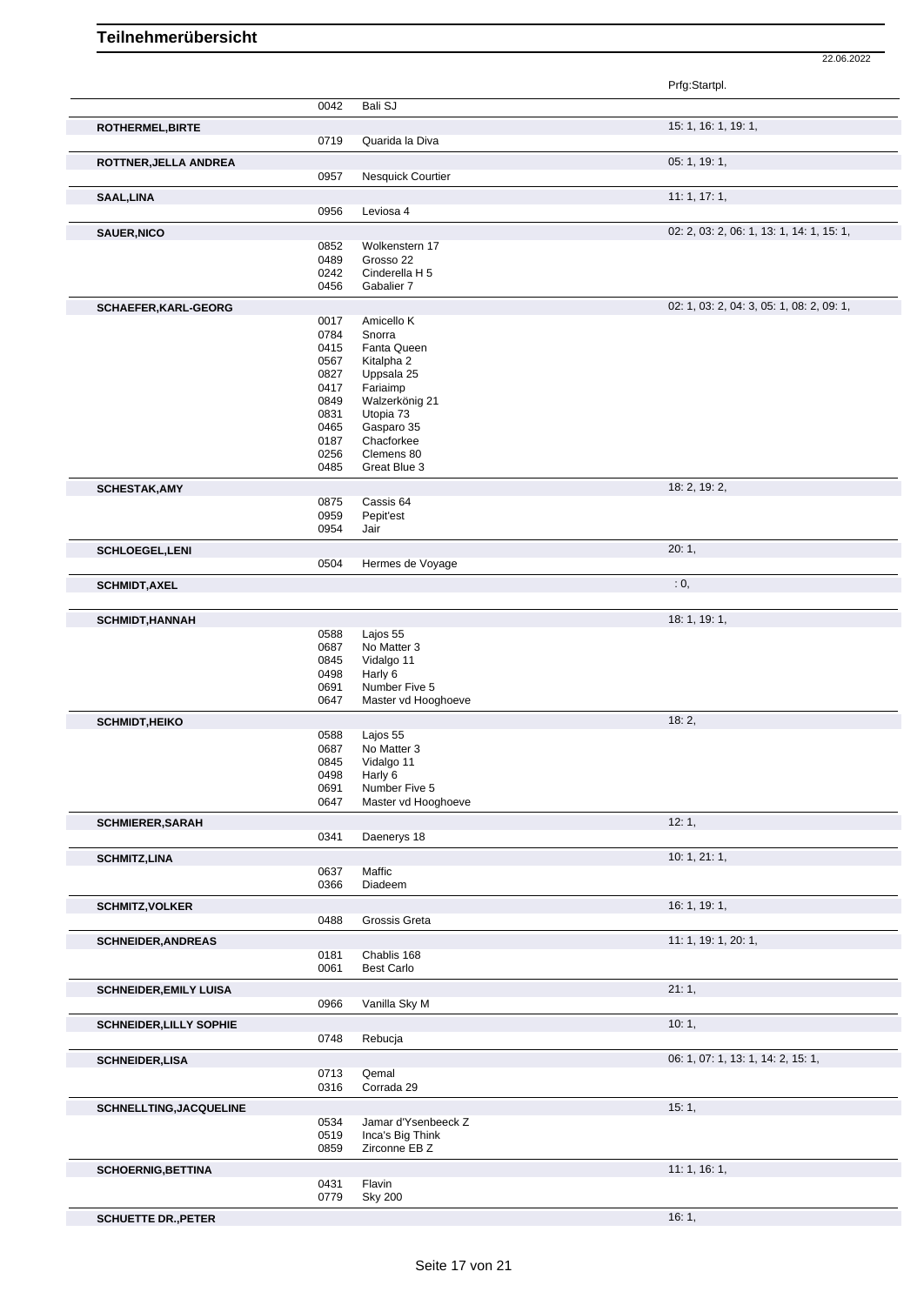|                             |              |                                            | Prfg:Startpl.                             |
|-----------------------------|--------------|--------------------------------------------|-------------------------------------------|
|                             | 0672         | Narvallo del Pierre                        |                                           |
| <b>SCHUETZ, JULE</b>        |              |                                            | 17:1,20:1,                                |
|                             | 0369         | Dialordano                                 |                                           |
| <b>SCHUETZE, JANNE LINA</b> |              |                                            | 11:1,20:1,                                |
|                             | 0240         | Ciacominis Kannan                          |                                           |
| <b>SCHUHL, ANN-SOPHIE</b>   |              |                                            | 11:1, 17:1,                               |
|                             | 0740         | Quitana van het Reigersnest                |                                           |
| SCHULDES, SEBASTIAN         |              |                                            | 02: 2, 03: 2, 06: 2, 07: 1,               |
|                             | 0538         | Jo Melone                                  |                                           |
|                             | 0705         | Pippilotta 46                              |                                           |
|                             | 0330         | Curt Cobain 9                              |                                           |
|                             | 0587<br>0083 | Ladybug 4<br>Caillou 61                    |                                           |
|                             | 0810         | Tapsoba                                    |                                           |
| <b>SCHULZ, SOPHIA</b>       |              |                                            | 05: 1, 14: 1, 15: 1, 18: 1,               |
|                             | 0610         | Lipstick 8                                 |                                           |
|                             | 0182         | Chaccada                                   |                                           |
| <b>SCHUMACHER, PAUL</b>     |              |                                            | 10: 2, 17: 2,                             |
|                             | 0542         | Just Forever WE                            |                                           |
|                             | 0893         | Dejavu 31                                  |                                           |
|                             | 0348         | Dante 150                                  |                                           |
| <b>SCHWARZ, MELINA</b>      |              |                                            | 02: 2, 03: 2, 13: 1, 14: 2,               |
|                             | 0860         | Zitania V.A                                |                                           |
|                             | 0207<br>0033 | Charming Girl S<br>Astana H                |                                           |
|                             | 0681         | Nibali                                     |                                           |
|                             | 0228         | Chili Fee                                  |                                           |
|                             | 0842         | Vicktory                                   |                                           |
|                             | 0573         | L'Isbelle H Z                              |                                           |
|                             | 0775         | Sidylle de Spalbec Z                       |                                           |
| SCHWARZKOPF,LEONI           |              |                                            | 19: 2, 20: 1,                             |
|                             | 0426<br>0628 | <b>Final Girl</b><br>Luigiano 6            |                                           |
|                             | 0050         | Bantai                                     |                                           |
| <b>SCHWEGLE,EVA</b>         |              |                                            | 19: 1, 20: 1,                             |
|                             | 0176         | Cermit 15                                  |                                           |
|                             | 0490         | Guapa 24                                   |                                           |
| SCHWEGMANN, ALEXANDRA       |              |                                            | 01: 1, 02: 1, 17: 2,                      |
|                             | 0015         | Always Happy 3                             |                                           |
|                             | 0424         | FFB Ghost de Talma                         |                                           |
| <b>SEILLER, LENA</b>        |              |                                            | 05: 1, 07: 1, 14: 1, 15: 1,               |
|                             | 0200         | Charlie Chaplin 23                         |                                           |
| <b>SENKER, JULIANE</b>      |              |                                            | 17: 1, 20: 1,                             |
|                             | 0675         | Negretta                                   |                                           |
| SPIELMANN, JENS             |              |                                            | 02: 2, 03: 2, 05: 1, 06: 2, 13: 1, 14: 1, |
|                             |              |                                            | 15: 1, 18: 2, 19: 1,                      |
|                             | 0690         | Now Jump                                   |                                           |
|                             | 0403<br>0094 | Emporio Armani 5<br>Calimerá               |                                           |
|                             | 0482         | Granata 11                                 |                                           |
|                             | 0292         | Conrad 167                                 |                                           |
|                             | 0584         | Lady Casallca B                            |                                           |
|                             | 0343         | Daiguiri 140                               |                                           |
| <b>STADLER, VICTORIA</b>    |              |                                            | 11: 1, 17: 1, 20: 1,                      |
|                             | 0180         | Cesare 8                                   |                                           |
| <b>STEGMANN, PATRICIA</b>   |              |                                            | 01: 2, 02: 1, 03: 1, 05: 1,               |
|                             | 0682         | NIKE Jorden S                              |                                           |
|                             | 0416<br>0544 | <b>Fantastic Orange</b><br>Kali des Alizés |                                           |
|                             |              |                                            |                                           |
| STRAUSS, DELIA              | 0189         | Chakira 75                                 | 21:1,                                     |
|                             |              |                                            |                                           |
| <b>STRAUSS, SOFIE</b>       | 0642         | Malibu Sunset                              | 01:1,                                     |
|                             |              |                                            |                                           |
| <b>STRAUSS, STEPHANIE</b>   | 0670         | Nando R                                    | 11: 1, 20: 1,                             |
|                             | 0762         | Santana 1001                               |                                           |
|                             |              |                                            | 16:1, 18:1,                               |
| <b>SWETSCHIN, VERA</b>      | 0282         | College Girl                               |                                           |
|                             |              |                                            |                                           |
| <b>TENNIGKEIT, STELLA</b>   | 0301         | Coradina 15                                | 12: 1, 16: 1, 19: 1,                      |
|                             | 0710         | Poppings Olympic                           |                                           |
|                             |              |                                            |                                           |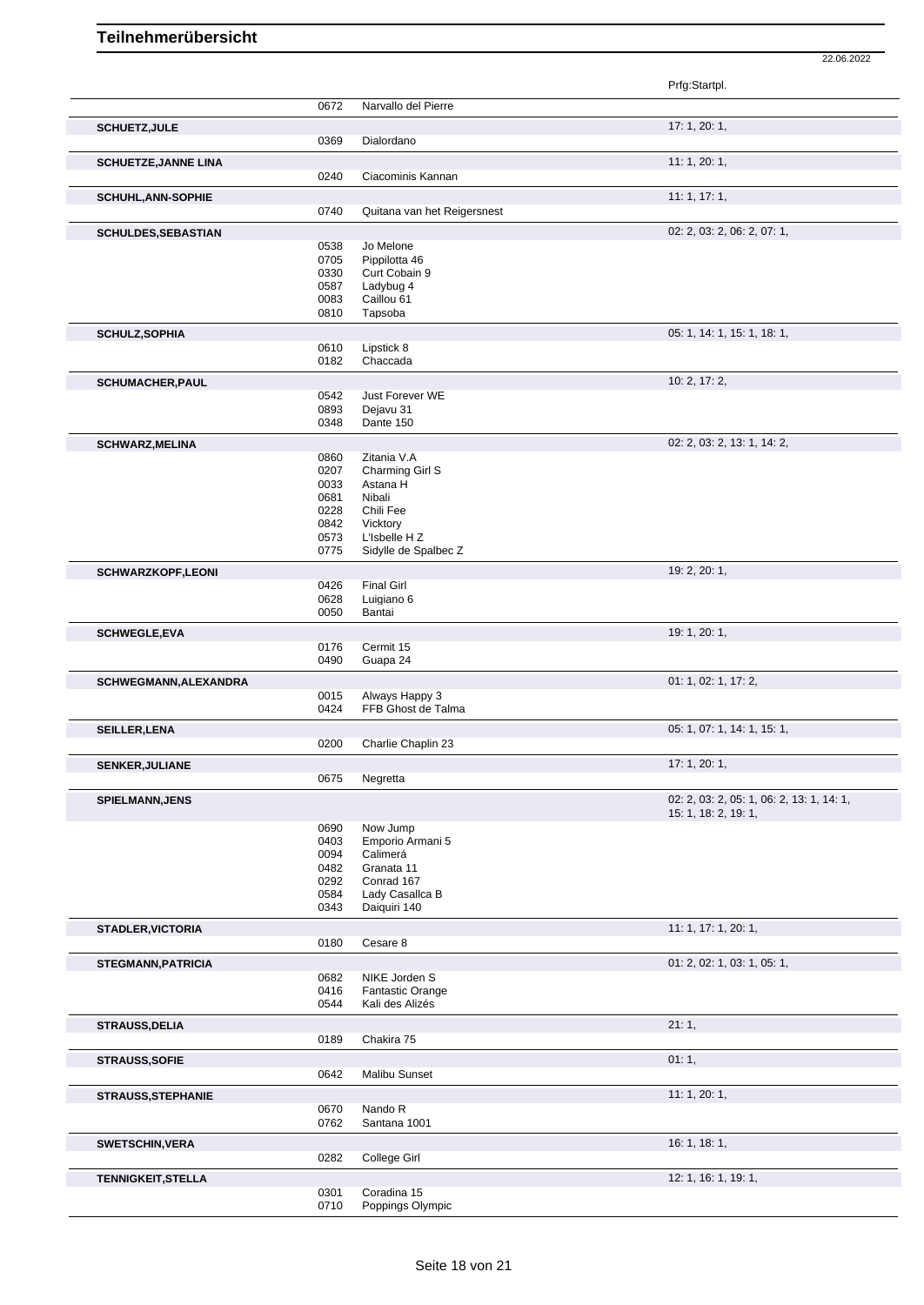|                               |                                             | Prfg:Startpl.                             |
|-------------------------------|---------------------------------------------|-------------------------------------------|
| <b>TEVES, PHILIPP</b>         |                                             | 02: 2, 03: 2,                             |
|                               | Klivia 5<br>0569                            |                                           |
|                               | 0571<br>Kolonia 3                           |                                           |
| THEIS, SAMANTHA               |                                             | 03: 1, 04: 1, 05: 1, 14: 1, 15: 2,        |
|                               | 0438<br>For Fly 2                           |                                           |
|                               | 0421<br>Feivel 202                          |                                           |
|                               | 0190<br>Chakra 8                            |                                           |
|                               | 0202<br>Charlotte 207                       |                                           |
|                               | 0247<br>Claritant                           |                                           |
|                               | 0291<br>Connora <sub>S</sub>                |                                           |
|                               | 0464<br>Gamma VA                            |                                           |
|                               | 0137<br>Cas Laquero T                       |                                           |
|                               | 0019<br>Andagio 3                           |                                           |
|                               | 0787<br>Special Joy                         |                                           |
|                               | 0162<br>Catching Fire 18                    |                                           |
| <b>TINZ, NADINE</b>           |                                             | 11: 2, 16: 1, 17: 2,                      |
|                               | Lucky Lake<br>0624                          |                                           |
|                               | 0108<br>Candy Canetti                       |                                           |
| TODESCO, NAYA                 |                                             | 16:2,                                     |
|                               | 0601<br>Let it be 7                         |                                           |
|                               | 0564<br>Kimberly 153                        |                                           |
|                               | 0612<br>Little Quick Lady                   |                                           |
| <b>TONTSCH,CARMEN</b>         |                                             | 11:1,20:1,                                |
|                               | 0241<br>Cinderella 719                      |                                           |
| <b>TRESCKOW, HENNING VON</b>  |                                             | 05: 1, 06: 1, 07: 1, 19: 2,               |
|                               | 0409<br>Evito 8                             |                                           |
|                               | Coffee Time 3<br>0281                       |                                           |
|                               | 0211<br>Checarda                            |                                           |
|                               |                                             | 11: 2, 16: 1, 20: 2,                      |
| <b>TRESCKOW,LEONIE VON</b>    | 0409<br>Evito 8                             |                                           |
|                               | 0281<br>Coffee Time 3                       |                                           |
|                               | 0211<br>Checarda                            |                                           |
|                               |                                             |                                           |
| <b>TRIBBLE, RENA VICTORIA</b> | 0816<br>Todo mi corazón                     | 20:1,                                     |
|                               | 0055<br>Belissima 64                        |                                           |
|                               |                                             | 03:1,                                     |
| <b>URBAN, SINA MARIE</b>      | 0539<br>Joceline 3                          |                                           |
|                               |                                             |                                           |
| <b>VAERINI, NICOL</b>         |                                             | 01: 2, 02: 2, 03: 2, 04: 2, 06: 2, 08: 2, |
|                               | 0265<br>Clover VA                           | 09: 3, 13: 2, 14: 1,                      |
|                               | 0313<br>Cornetto VA                         |                                           |
|                               | 0512<br>Holida                              |                                           |
|                               | 0437<br>Fontendo VA                         |                                           |
|                               | 0322<br>Crash 26                            |                                           |
|                               | 0586<br>Lady Lint                           |                                           |
|                               | 0724<br>Quatscho VA                         |                                           |
|                               | 0311<br>Cornetto 65                         |                                           |
|                               | 0217<br>Chester 367                         |                                           |
|                               | 0648<br>Mava S                              |                                           |
|                               | D' Aviciio<br>0334                          |                                           |
|                               | 0980<br>Damon Hill 9                        |                                           |
|                               | 0425<br>Fiero 18                            |                                           |
|                               | 0140<br>Casallino 12                        |                                           |
|                               | 0652<br>Melodie 364                         |                                           |
|                               | 0132<br>Carlos 853<br>0971                  |                                           |
|                               | Volcano du Marais<br>0382<br>Dooneen Mermus |                                           |
|                               |                                             |                                           |
| <b>VOLCKMANN, ADRIAN</b>      | 0113<br>Cappucino 43                        | 03: 1, 04: 1, 14: 1,                      |
|                               | Code Red 5<br>0274                          |                                           |
|                               | Camilla CH<br>0102                          |                                           |
|                               |                                             | 14: 2, 15: 2, 18: 2, 19: 1, 21: 1,        |
| <b>VOLK, ALEXANDER</b>        | 0919<br>Santo Christo E                     |                                           |
|                               | 0866<br>Art of Glory 3                      |                                           |
|                               | 0692<br>Nussini 11                          |                                           |
|                               | 0151<br>Casino 96                           |                                           |
|                               | 0913<br>Mathob BV                           |                                           |
|                               | 0867<br>Bon Ventura Z                       |                                           |
| <b>WACKER, JULIANA</b>        |                                             | 14:1,                                     |
|                               | 0772<br>Shalom 165                          |                                           |
|                               | 0788<br>Stakkato Grande                     |                                           |
|                               | 0516<br>I'm Ella                            |                                           |
|                               | 0841<br>Vicktoria 6                         |                                           |
|                               | 0497<br>Hardwood                            |                                           |
| <b>WAGNER, WALTER FRITZ</b>   |                                             | 01: 1, 02: 1,                             |
|                               | 0208<br><b>Chasing Heights</b>              |                                           |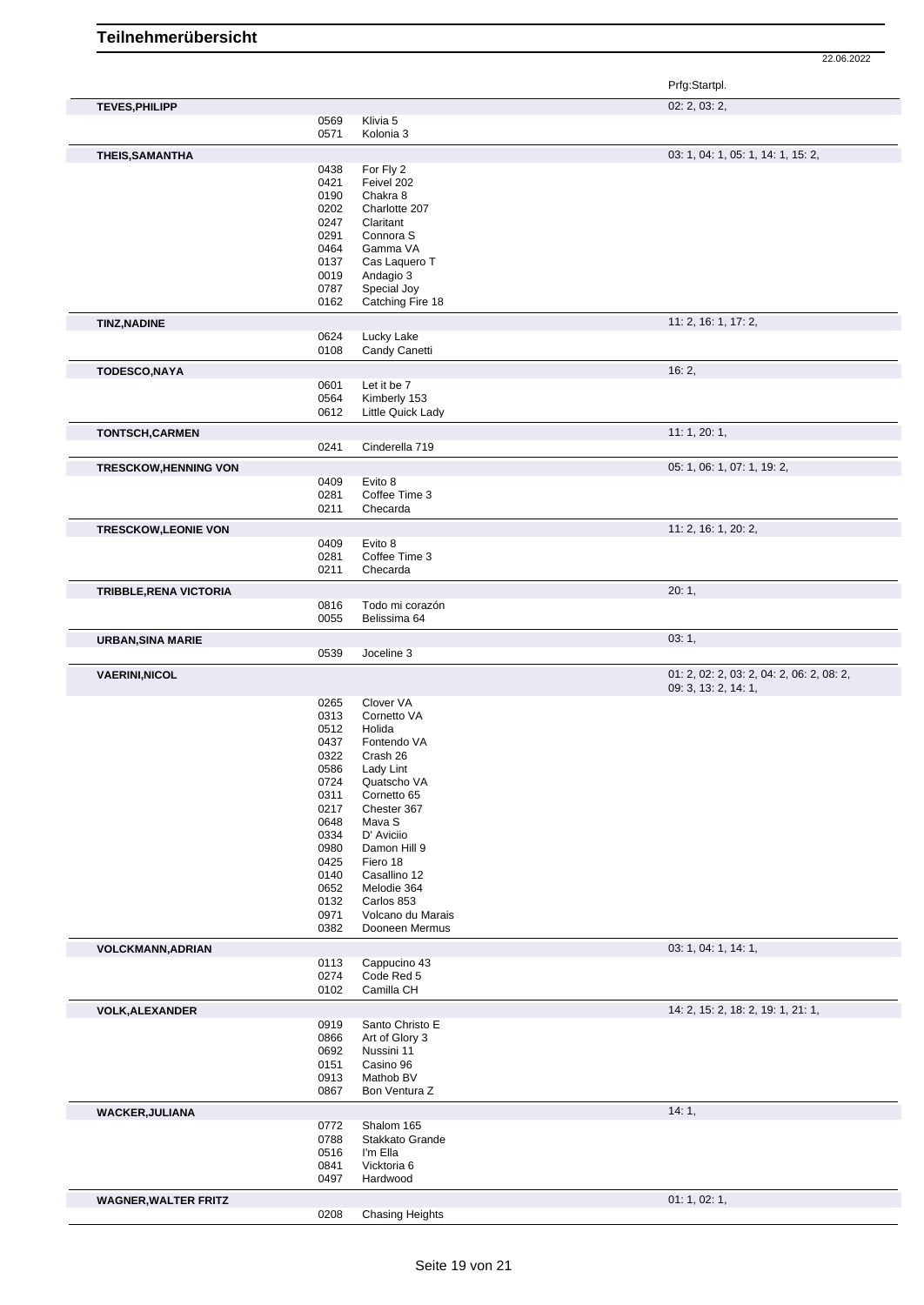| Prfg:Startpl.<br>10:1,<br><b>WEISS, SINA CHARLOTTE</b><br>0688<br>Norman 84<br>10: 1, 17: 1,<br><b>WELTER, LEONIE</b><br>0757<br>Sakura 11<br>10: 2, 17: 2,<br><b>WELZ-ALTROCK, GERRIT ALEKSAN</b><br>0632<br>Luxicor<br>0076<br><b>Brown Star</b><br>14: 2, 15: 2, 18: 2, 19: 2,<br><b>WILDE, VICTORIA CELINE</b><br>0725<br>Quax de Revel<br>0235<br>Christa R<br>0399<br>Emmi Lou 4<br>0234<br>Chivuu D<br>11: 1, 16: 1, 17: 1, 20: 1,<br><b>WILGENBUS, KIM KRISTIN</b><br>0763<br>Saphira 199<br>11:1, 16:1,<br><b>WILHELM, CHRISTINE</b><br>0829<br>Urban Spaceman<br>11: 1, 19: 1, 20: 1,<br><b>WILLNER,COSIMA</b><br>0645<br>Marius Pantoufle VDM<br>11: 1, 19: 1,<br>WINK, MARIE-ISABELL<br>Calea Corazón<br>0086<br>12:1,<br><b>WIRTH, NATALIE</b><br>Damn Daisy<br>0345<br>10:1,<br>0376<br>Diracia |
|---------------------------------------------------------------------------------------------------------------------------------------------------------------------------------------------------------------------------------------------------------------------------------------------------------------------------------------------------------------------------------------------------------------------------------------------------------------------------------------------------------------------------------------------------------------------------------------------------------------------------------------------------------------------------------------------------------------------------------------------------------------------------------------------------------------|
|                                                                                                                                                                                                                                                                                                                                                                                                                                                                                                                                                                                                                                                                                                                                                                                                               |
|                                                                                                                                                                                                                                                                                                                                                                                                                                                                                                                                                                                                                                                                                                                                                                                                               |
|                                                                                                                                                                                                                                                                                                                                                                                                                                                                                                                                                                                                                                                                                                                                                                                                               |
|                                                                                                                                                                                                                                                                                                                                                                                                                                                                                                                                                                                                                                                                                                                                                                                                               |
|                                                                                                                                                                                                                                                                                                                                                                                                                                                                                                                                                                                                                                                                                                                                                                                                               |
|                                                                                                                                                                                                                                                                                                                                                                                                                                                                                                                                                                                                                                                                                                                                                                                                               |
|                                                                                                                                                                                                                                                                                                                                                                                                                                                                                                                                                                                                                                                                                                                                                                                                               |
|                                                                                                                                                                                                                                                                                                                                                                                                                                                                                                                                                                                                                                                                                                                                                                                                               |
|                                                                                                                                                                                                                                                                                                                                                                                                                                                                                                                                                                                                                                                                                                                                                                                                               |
|                                                                                                                                                                                                                                                                                                                                                                                                                                                                                                                                                                                                                                                                                                                                                                                                               |
|                                                                                                                                                                                                                                                                                                                                                                                                                                                                                                                                                                                                                                                                                                                                                                                                               |
|                                                                                                                                                                                                                                                                                                                                                                                                                                                                                                                                                                                                                                                                                                                                                                                                               |
|                                                                                                                                                                                                                                                                                                                                                                                                                                                                                                                                                                                                                                                                                                                                                                                                               |
|                                                                                                                                                                                                                                                                                                                                                                                                                                                                                                                                                                                                                                                                                                                                                                                                               |
|                                                                                                                                                                                                                                                                                                                                                                                                                                                                                                                                                                                                                                                                                                                                                                                                               |
|                                                                                                                                                                                                                                                                                                                                                                                                                                                                                                                                                                                                                                                                                                                                                                                                               |
|                                                                                                                                                                                                                                                                                                                                                                                                                                                                                                                                                                                                                                                                                                                                                                                                               |
|                                                                                                                                                                                                                                                                                                                                                                                                                                                                                                                                                                                                                                                                                                                                                                                                               |
|                                                                                                                                                                                                                                                                                                                                                                                                                                                                                                                                                                                                                                                                                                                                                                                                               |
|                                                                                                                                                                                                                                                                                                                                                                                                                                                                                                                                                                                                                                                                                                                                                                                                               |
|                                                                                                                                                                                                                                                                                                                                                                                                                                                                                                                                                                                                                                                                                                                                                                                                               |
|                                                                                                                                                                                                                                                                                                                                                                                                                                                                                                                                                                                                                                                                                                                                                                                                               |
|                                                                                                                                                                                                                                                                                                                                                                                                                                                                                                                                                                                                                                                                                                                                                                                                               |
|                                                                                                                                                                                                                                                                                                                                                                                                                                                                                                                                                                                                                                                                                                                                                                                                               |
|                                                                                                                                                                                                                                                                                                                                                                                                                                                                                                                                                                                                                                                                                                                                                                                                               |
|                                                                                                                                                                                                                                                                                                                                                                                                                                                                                                                                                                                                                                                                                                                                                                                                               |
| 11: 2, 17: 2,<br>WITTEMER, KATHARINA                                                                                                                                                                                                                                                                                                                                                                                                                                                                                                                                                                                                                                                                                                                                                                          |
| 0621<br>Lou Beega                                                                                                                                                                                                                                                                                                                                                                                                                                                                                                                                                                                                                                                                                                                                                                                             |
| 0420<br>Fee L                                                                                                                                                                                                                                                                                                                                                                                                                                                                                                                                                                                                                                                                                                                                                                                                 |
| 0704<br>Pik Flash 5<br>0505<br>Hermine la Habana                                                                                                                                                                                                                                                                                                                                                                                                                                                                                                                                                                                                                                                                                                                                                              |
| 0553<br>Karan VA                                                                                                                                                                                                                                                                                                                                                                                                                                                                                                                                                                                                                                                                                                                                                                                              |
|                                                                                                                                                                                                                                                                                                                                                                                                                                                                                                                                                                                                                                                                                                                                                                                                               |
| 11: 2, 17: 2,<br><b>WITTEMER, LENA SOPHIE</b><br>0264<br>Clover once more SD                                                                                                                                                                                                                                                                                                                                                                                                                                                                                                                                                                                                                                                                                                                                  |
| 0774<br>Siams Violino                                                                                                                                                                                                                                                                                                                                                                                                                                                                                                                                                                                                                                                                                                                                                                                         |
| 0505<br>Hermine la Habana                                                                                                                                                                                                                                                                                                                                                                                                                                                                                                                                                                                                                                                                                                                                                                                     |
| 0660<br><b>Million Sweets</b>                                                                                                                                                                                                                                                                                                                                                                                                                                                                                                                                                                                                                                                                                                                                                                                 |
| 14:1,<br><b>WITTEMER, TANJA</b>                                                                                                                                                                                                                                                                                                                                                                                                                                                                                                                                                                                                                                                                                                                                                                               |
| Pik Flash 5<br>0704                                                                                                                                                                                                                                                                                                                                                                                                                                                                                                                                                                                                                                                                                                                                                                                           |
| 0206<br>Charming 31                                                                                                                                                                                                                                                                                                                                                                                                                                                                                                                                                                                                                                                                                                                                                                                           |
| 0223<br>Chica Bonita 14                                                                                                                                                                                                                                                                                                                                                                                                                                                                                                                                                                                                                                                                                                                                                                                       |

|                           | 0223                                                                                                                                                                                         | Chica Bonita 14                                                                                                                                                                           |                                                                   |
|---------------------------|----------------------------------------------------------------------------------------------------------------------------------------------------------------------------------------------|-------------------------------------------------------------------------------------------------------------------------------------------------------------------------------------------|-------------------------------------------------------------------|
|                           | 0660                                                                                                                                                                                         | <b>Million Sweets</b>                                                                                                                                                                     |                                                                   |
| <b>WITTEMER, THOMAS</b>   | 0206<br>0388<br>Dyllon<br>Gambi 11<br>0463<br>0660<br>0339<br>Daccio 3<br>0668<br>My Melih<br>0386<br>0568<br>0029<br>0378<br>0203<br>0685<br>No Daddy<br>0479<br>Gordino 28<br>0838<br>0286 | Charming 31<br><b>Million Sweets</b><br>Drops van Overis Z<br>Kjandor van Overis Z<br>Ariane van Overis Z<br>Diva van Overis Z<br><b>Charlotte Lotty</b><br>Vegas van Overis<br>Comchacca | 01: 1, 14: 2,                                                     |
| <b>WOHLGEMUTH, ALEA</b>   |                                                                                                                                                                                              |                                                                                                                                                                                           | 16: 1, 20: 1,                                                     |
|                           | 0169<br>Ceasar 23                                                                                                                                                                            |                                                                                                                                                                                           |                                                                   |
| <b>WOHLGEMUTH, JUSTIN</b> |                                                                                                                                                                                              |                                                                                                                                                                                           | 01: 1, 02: 2, 03: 2, 05: 2, 07: 1, 14: 2,<br>15: 2, 18: 2, 19: 2, |
|                           | Quimera E<br>0735<br>0169<br>Ceasar 23<br>0063<br>0641<br>0369<br>Dialordano<br>0371<br>0616<br>Looping - U<br>0494<br>Hadera <sub>5</sub>                                                   | Bibi Balou 3<br>Magnus 132<br>Diamonds Girl 3                                                                                                                                             |                                                                   |
| <b>WOLF, CAROLINE</b>     |                                                                                                                                                                                              |                                                                                                                                                                                           | 16: 1, 17: 1,                                                     |
|                           | 0088<br>0812                                                                                                                                                                                 | Calentina VA<br>Taurada vh Hoefsmidhof                                                                                                                                                    |                                                                   |

**WOLF, DENISE** 01: 1, 02: 1, 02: 1, 0604 Liberty von ZG Joos Liberty von ZG Joos